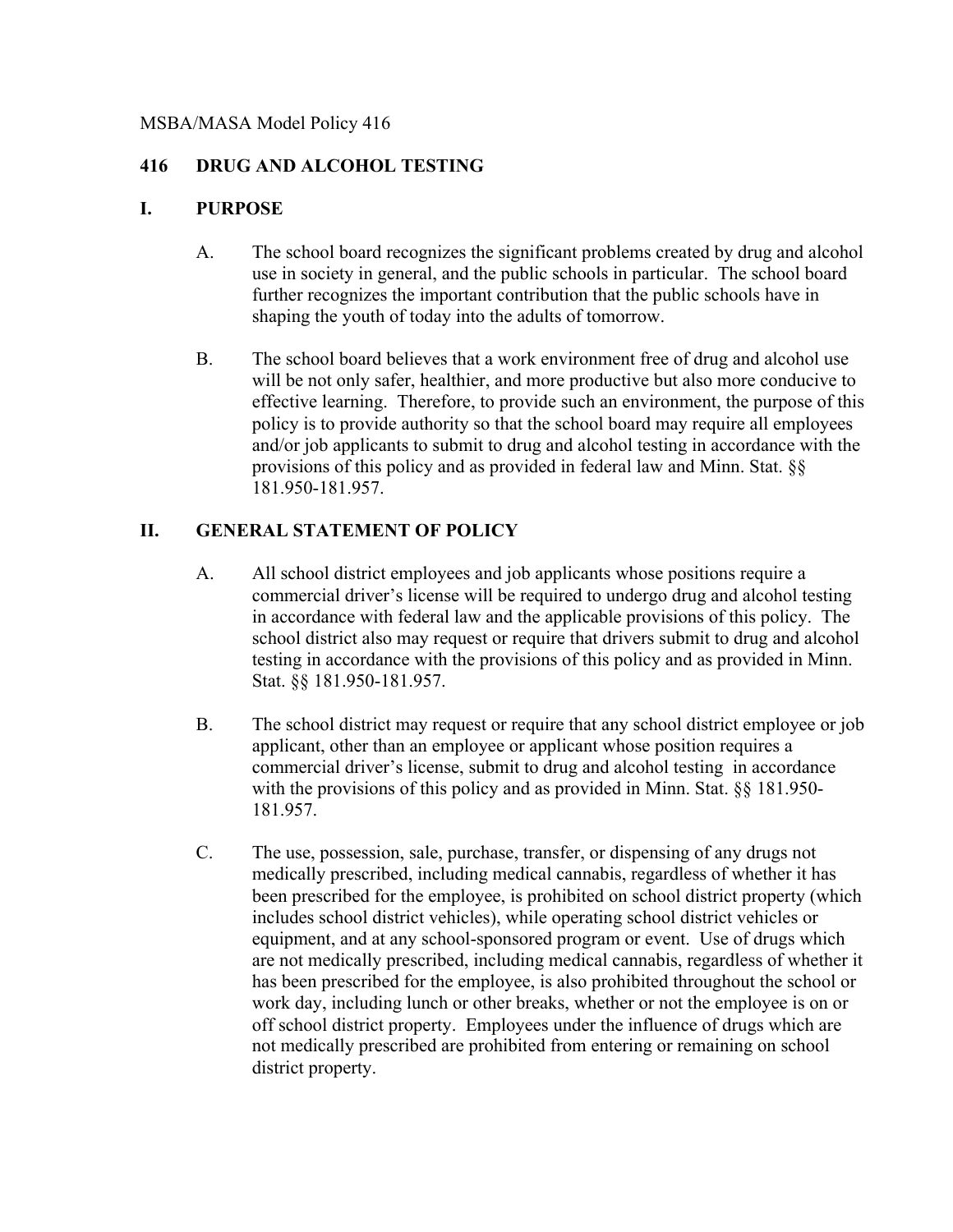- D. The use, possession, sale, purchase, transfer, or dispensing of alcohol is prohibited on school district property (which includes school district vehicles), while operating school district vehicles or equipment, and at any school-sponsored program or event. Use of alcohol is also prohibited throughout the school or work day, including lunch or other breaks, whether or not the employee is on or off school district property. Employees under the influence of alcohol are prohibited from entering or remaining on school district property.
- E. Any employee who violates this section shall be subject to discipline which includes, but is not limited to, immediate suspension without pay and immediate discharge.

### **III. FEDERALLY MANDATED DRUG AND ALCOHOL TESTING FOR SCHOOL BUS DRIVERS**

A. General Statement of Policy

All persons subject to commercial driver's license requirements shall be tested for alcohol, marijuana (including medical cannabis), cocaine, amphetamines, opiates (including heroin), and phencyclidine (PCP), pursuant to federal law. Drivers who test positive for alcohol or drugs shall be subject to disciplinary action, which may include termination of employment.

### B. Definitions

- 1. "Actual Knowledge" means actual knowledge by the school district that a driver has used alcohol or controlled substances based on: (a) direct observation of the employee's use (not observation of behavior sufficient to warrant reasonable suspicion testing); (b) information provided by a previous employer; (c) a traffic citation; or (d) an employee's admission, except when made in connection with a qualified employee self-admission program.
- 2. "Alcohol Screening Device" (ASD) means a breath or saliva device, other than an Evidential Breath Testing Device (EBT), that is approved by the National Highway Traffic Safety Administration and placed on its Conforming Products List for such devices.
- 3. "Breath Alcohol Technician" (BAT) means an individual who instructs and assists individuals in the alcohol testing process and who operates the EBT.
- 4. "Commercial Motor Vehicle" (CMV) includes a vehicle which is designed to transport 16 or more passengers, including the driver.
- 5. "Designated Employer Representative" (DER) means a designated school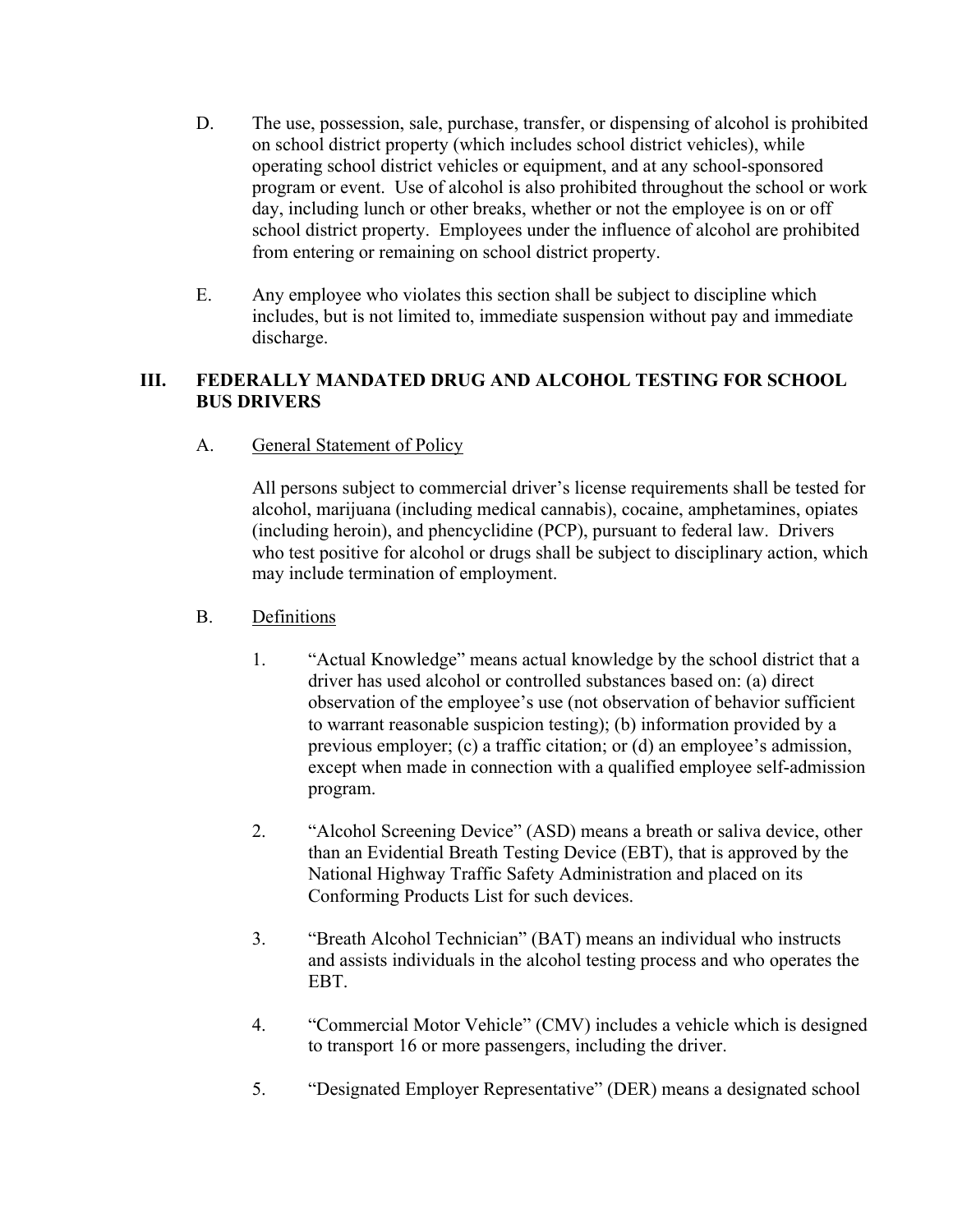district representative authorized to take immediate action to remove employees from safety-sensitive duties, to make required decisions in the testing and evaluation process, and to receive test results and other communications for the school district.

- 6. "Department of Transportation" (DOT) means United States Department of Transportation.
- 7. "Driver" is any person who operates a CMV, including full-time, regularly employed drivers, casual, intermittent or occasional drivers, leased drivers, and independent owner-operator contractors.
- 8. "Evidential Breath Testing Device" (EBT) means a device approved by the National Highway Traffic Safety Administration for the evidentiary testing of breath for alcohol concentration and placed on its Conforming Products List for such devices.
- 9. "Medical Review Officer" (MRO) means a licensed physician responsible for receiving and reviewing laboratory results generated by the school district's drug testing program and for evaluating medical explanations for certain drug tests.
- 10. "Refusal to Submit" (to an alcohol or controlled substances test) means that a driver: (a) fails to appear for any test within a reasonable time, as determined by the school district, consistent with applicable DOT regulations, after being directed to do so; (b) fails to remain at the testing site until the testing process is complete; (c) fails to provide a urine specimen or an adequate amount of saliva or breath for any DOT drug or alcohol test; (d) fails to permit the observation or monitoring of the driver's provision of a specimen in the case of a directly observed or monitored collection in a drug test; (e) fails to provide a sufficient breath specimen or sufficient amount of urine when directed and a determination has been made that no adequate medical explanation for the failure exists; (f) fails or declines to take an additional test as directed; (g) fails to undergo a medical examination or evaluation, as directed by the MRO or the DER; (h) fails to cooperate with any part of the testing process (e.g., refuses to empty pockets when so directed by the collector, behaves in a confrontational way that disrupts the collection process, fails to wash hands after being directed to do so by the collector, fails to sign the certification on the forms); (i) fails to follow the observer's instructions, in an observed collection, to raise the driver's clothing above the waist, lower clothing and underpants, and to turn around to permit the observer to determine if the driver has any type of prosthetic or other device that could be used to interfere with the collection process; (j) possesses or wears a prosthetic or other device that could be used to interfere with the collection process; (k) admits to the collector or MRO that the driver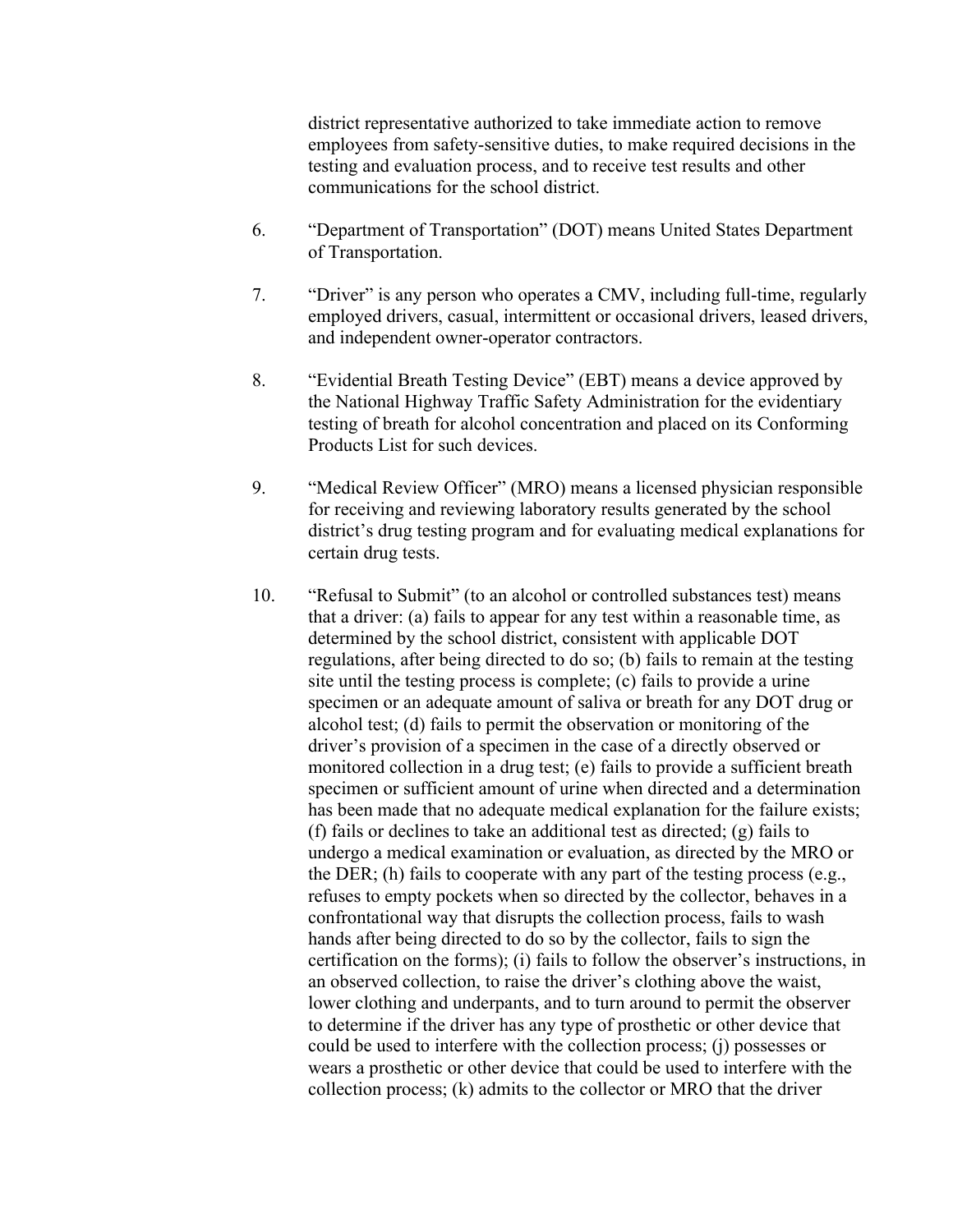adulterated or substituted the specimen; or (l) is reported by the MRO as having a verified adulterated or substituted test result. An applicant who fails to appear for a pre-employment test, who leaves the testing site before the pre-employment testing process commences, or who does not provide a urine specimen because he or she has left before it commences is not deemed to have refused to submit to testing.

- 11. "Safety-sensitive functions" are on-duty functions from the time the driver begins work or is required to be in readiness to work until relieved from work, and include such functions as driving, loading and unloading vehicles, or supervising or assisting in the loading or unloading of vehicles, servicing, repairing, obtaining assistance to repair, or remaining in attendance during the repair of a disabled vehicle.
- 12. "Screening Test Technician" (STT) means anyone who instructs and assists individuals in the alcohol testing process and operates an ASD.
- 13. "Stand Down" means to temporarily remove an employee from performing safety-sensitive functions after a laboratory reports a confirmed positive, an adulterated, or a substituted test result but before the MRO completes the verification process.
- 14. "Substance Abuse Professional" (SAP) means a qualified person who evaluates employees who have violated a DOT drug and alcohol regulation and makes recommendations concerning education, treatment, follow-up testing, and aftercare.

#### C. Policy and Educational Materials

- 1. The school district shall provide a copy of this policy and procedures to each driver prior to the start of its alcohol and drug testing program and to each driver subsequently hired or transferred into a position requiring driving of a CMV.
- 2. The school district shall provide to each driver information concerning the effects of alcohol and controlled substances use on an individual's health, work, and personal life; signs and symptoms of an alcohol or drug problem; and available methods of intervening when an alcohol or drug problem is suspected, including confrontation, referral to an employee assistance program, and/or referral to management.
- 3. The school district shall provide written notice to representatives of employee organizations that the information described above is available.
- 4. The school district shall require each driver to sign a statement certifying that he or she has received a copy of the policy and materials. This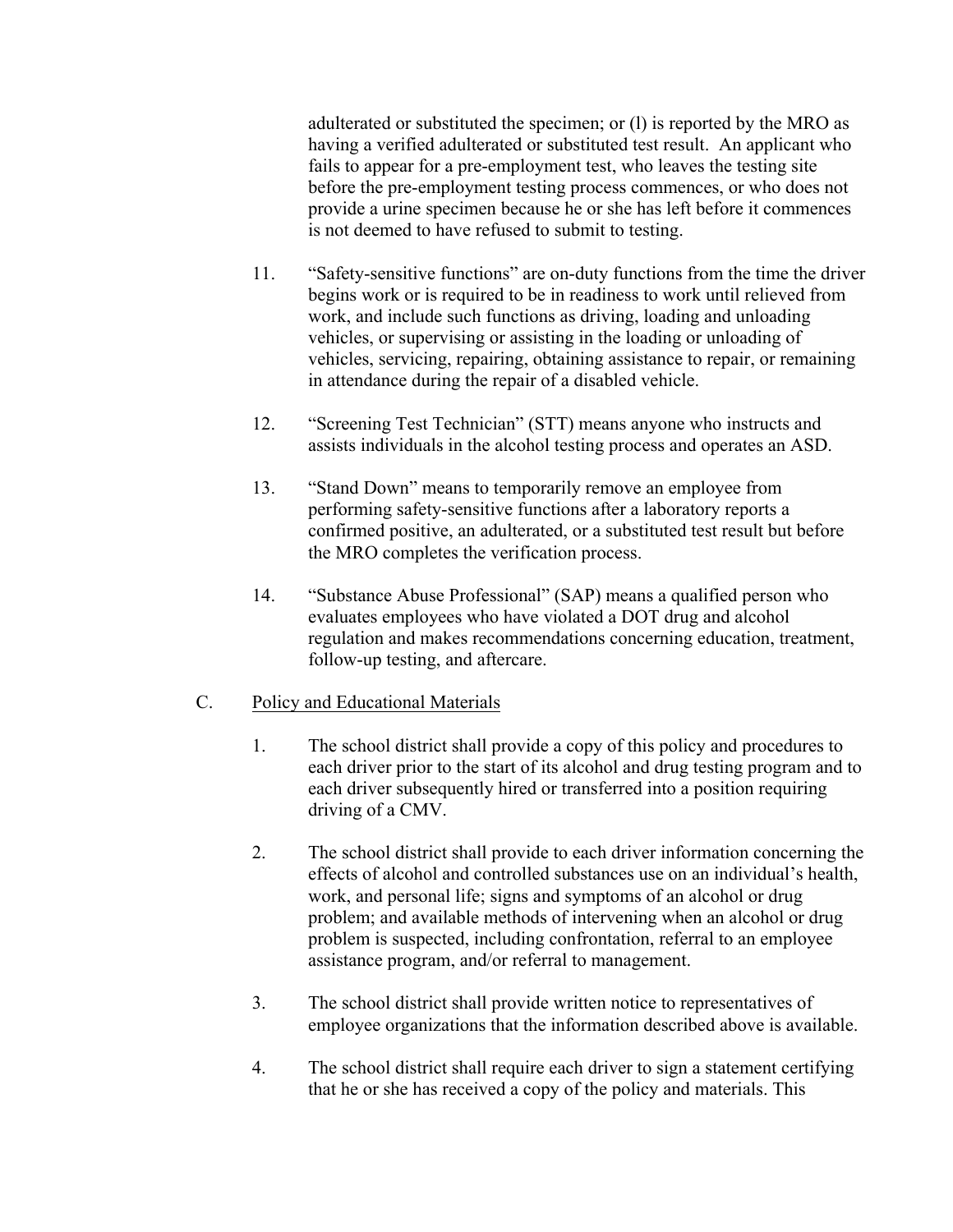statement should be in the form of Attachment A to this policy. The school district will maintain the original signed certificate and will provide a copy to the driver if the driver so requests.

- D. Alcohol and Controlled Substances Testing Program Manager
	- 1. The program manager will coordinate the implementation, direction, and administration of the alcohol and controlled substances testing policy for bus drivers. The program manager is the principal contact for the collection site, the testing laboratory, the MRO, the BAT, the SAP, and the person submitting to the test. Employee questions concerning this policy shall be directed to the program manager.
	- 2. The school district shall designate a program manager and provide written notice of the designation to each driver along with this policy.

# E. Specific Prohibitions for Drivers

- 1. Alcohol Concentration. No driver shall report for duty or remain on duty requiring the performance of safety-sensitive functions while having an alcohol concentration of 0.04 or greater. Drivers who test greater than 0.04 will be taken out of service and will be subject to evaluation by a professional and retesting at the driver's expense.
- 2. Alcohol Possession. No driver shall be on duty or operate a CMV while the driver possesses alcohol.
- 3. On-Duty Use. No driver shall use alcohol while performing safetysensitive functions.
- 4. Pre-Duty Use. No driver shall perform safety-sensitive functions within four (4) hours after using alcohol.
- 5. Use Following an Accident. No driver required to take a post-accident test shall use alcohol for eight (8) hours following the accident, or until he or she undergoes a post-accident alcohol test, whichever occurs first.
- 6. Refusal to Submit to a Required Test. No driver shall refuse to submit to an alcohol or controlled substances test required by post-accident, random, reasonable suspicion, return-to-duty, or follow-up testing requirements. A verified adulterated or substituted drug test shall be considered a refusal to test.
- 7. Use of Controlled Substances. No driver shall report for duty or remain on duty requiring the performance of safety-sensitive functions when the driver uses any controlled substance, except when the use is pursuant to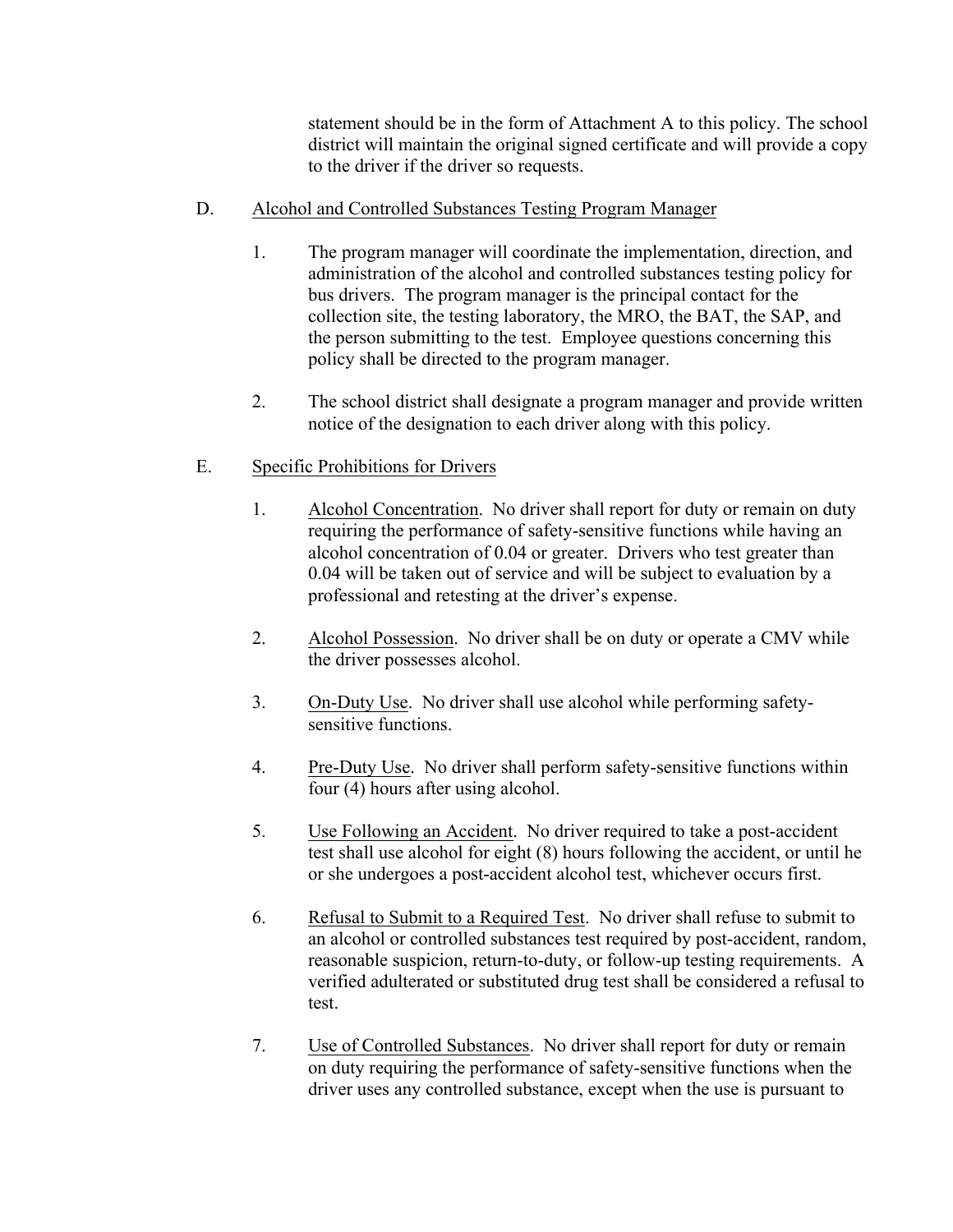instructions (which have been presented to the school district) from a licensed physician who has advised the driver that the substance does not adversely affect the driver's ability to safely operate a CMV. Controlled substance includes medical cannabis, regardless of whether the driver is enrolled in the state registry program.

- 8. Positive, Adulterated, or Substituted Test for Controlled Substance. No driver shall report for duty, remain on duty, or perform a safety-sensitive function if the driver tests positive for controlled substances, including medical cannabis, or has adulterated or substituted a test specimen for controlled substances.
- 9. General Prohibition. Drivers are also subject to the general policies and procedures of the school district which prohibit the possession, transfer, sale, exchange, reporting to work under the influence of drugs or alcohol, and consumption of drugs or alcohol while at work or while on school district premises or operating any school district vehicle, machinery, or equipment.

## F. Other Alcohol-Related Conduct

No driver found to have an alcohol concentration of 0.02 or greater but less than 0.04 shall perform safety-sensitive functions for at least twenty-four (24) hours following administration of the test. The school district will not take any action under this policy other than removal from safety-sensitive functions based solely on test results showing an alcohol concentration of less than 0.04 but may take action otherwise consistent with law and policy of the school district.

#### G. Prescription Drugs

A driver shall inform his or her supervisor if at any time the driver is using a controlled substance pursuant to a physician's prescription. The physician's instructions shall be presented to the school district upon request. Use of a prescription drug shall be allowed if the physician has advised the driver that the prescribed drug will not adversely affect the driver's ability to safely operate a CMV. Use of medical cannabis is prohibited notwithstanding the driver's enrollment in the patient registry.

#### H. Testing Requirements

- 1. Pre-Employment Testing
	- a. A driver applicant shall undergo testing for [alcohol and] controlled substances, including medical cannabis, before the first time the driver performs safety-sensitive functions for the school district.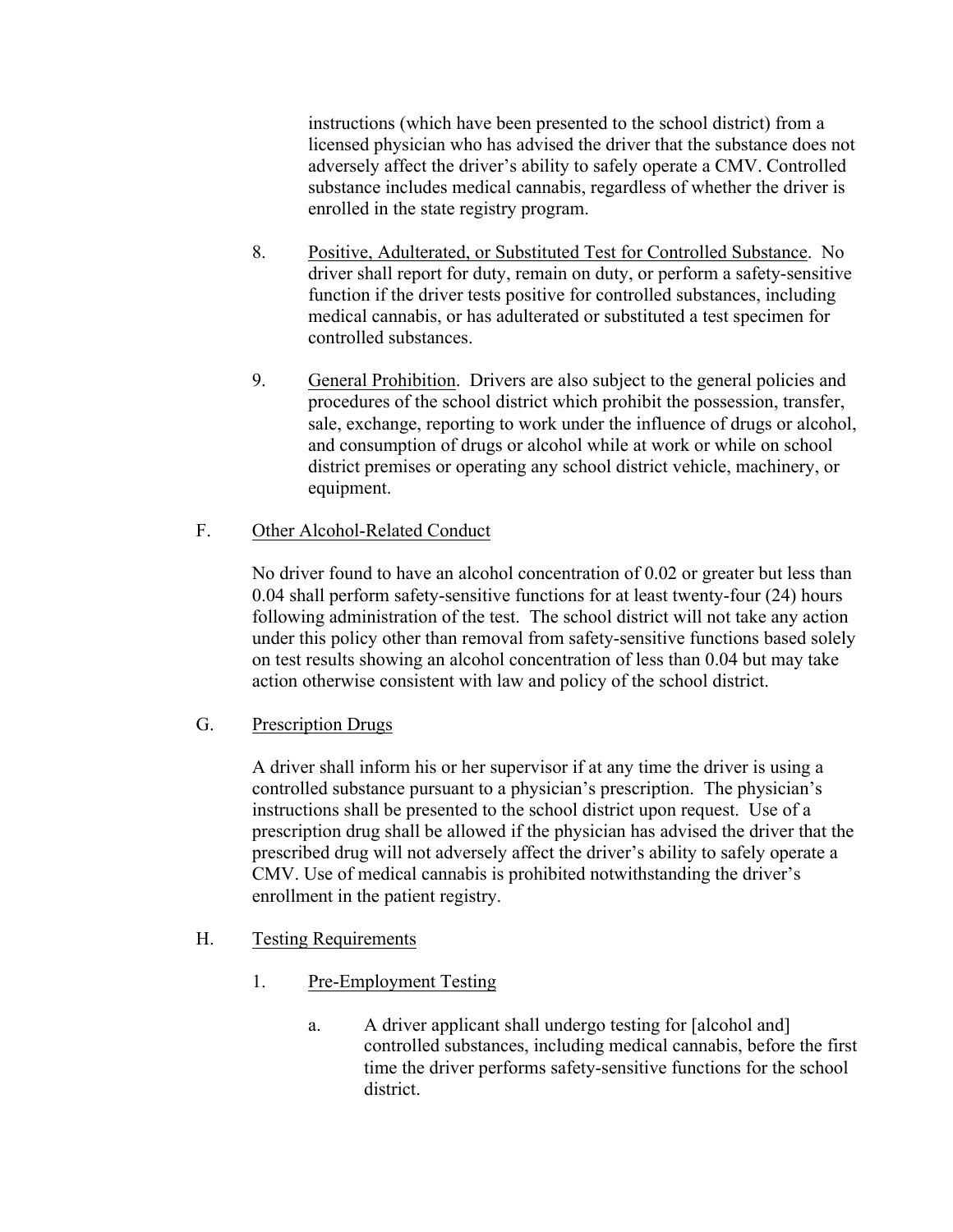- b. Tests shall be conducted only after the applicant has received a conditional offer of employment.
- c. In order to be hired, the applicant must test negative and must sign an agreement in the form of Attachment B to this policy, authorizing former employers to release to the school district all information on the applicant's alcohol tests with results of blood alcohol concentration of 0.04 or higher, or verified positive results for controlled substances, including medical cannabis, or refusals to be tested (including verified adulterated or substituted drug test results), or any other violations of DOT agency drug and alcohol testing regulations, or, if the applicant violated the testing regulations, documentation of the applicant's successful completion of DOT return-to-duty requirements (including followup tests), within the preceding two (2) years.
- d. The applicant also must be asked whether he or she has tested positive, or refused to test, on any pre-employment drug or alcohol test administered by an employer to which the employee, during the last two (2) years, applied for, but did not obtain, safetysensitive transportation work covered by DOT testing rules.

## 2. Post-Accident Testing

- a. As soon as practicable following an accident involving a CMV, the school district shall test the driver for alcohol and controlled substances, including medical cannabis, if the accident involved the loss of human life or if the driver receives a citation for a moving traffic violation arising from an accident which results in bodily injury or disabling damage to a motor vehicle.
- b. Drivers should be tested for alcohol use within two (2) hours and no later than eight (8) hours after the accident.
- c. Drivers should be tested for controlled substances, including medical cannabis, no later than thirty-two (32) hours after the accident.
- d. A driver subject to post-accident testing must remain available for testing, or shall be considered to have refused to submit to the test.
- e. If a post-accident alcohol test is not administered within two (2) hours following the accident, the school district shall prepare and maintain on file a record stating the reasons the test was not promptly administered and continue to attempt to administer the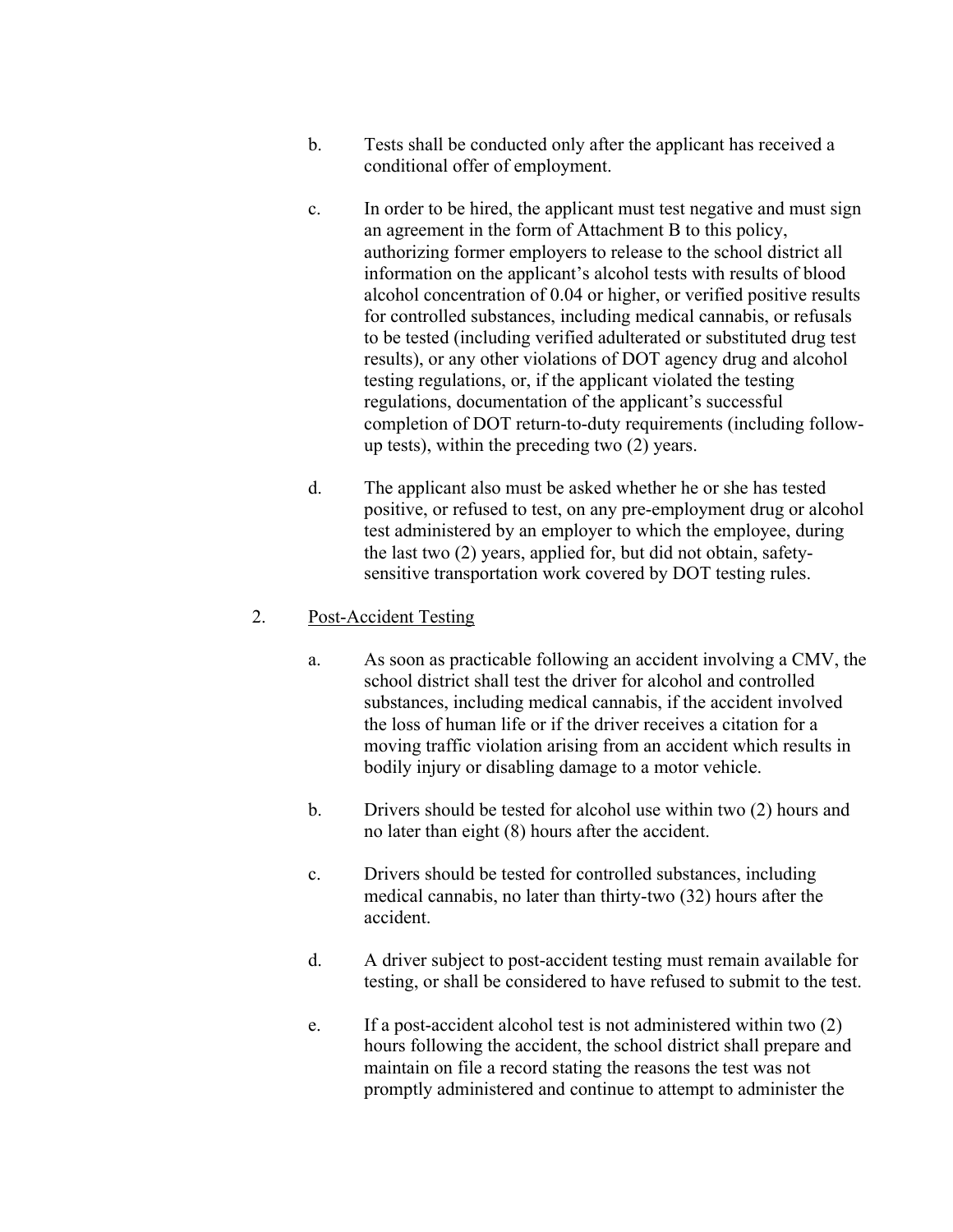alcohol test within eight (8) hours.

f. If a post-accident alcohol test is not administered within eight (8) hours following the accident or a post-accident controlled substances test is not administered within thirty-two (32) hours following the accident, the school district shall cease attempts to administer the test, and prepare and maintain on file a record stating the reasons for not administering the test.

## 3. Random Testing

- a. The school district shall conduct tests on a random basis at unannounced times throughout the year, as required by the federal regulations.
- b. The school district shall test for alcohol at a minimum annual percentage rate of 10% of the average number of driver positions, and for controlled substances, including medical cannabis, at a minimum annual percentage of 50%.
- c. The school district shall adopt a scientifically valid method for selecting drivers for testing, such as random number table or a computer-based random number generator that is matched with identifying numbers of the drivers. Each driver shall have an equal chance of being tested each time selections are made.
- d. Random tests shall be unannounced. Dates for administering random tests shall be spread reasonably throughout the calendar year.
- e. Drivers shall proceed immediately to the collection site upon notification of selection; provided, however, that if the driver is performing a safety-sensitive function, other than driving, at the time of notification, the driver shall cease to perform the function and proceed to the collection site as soon as possible.

#### 4. Reasonable Suspicion Testing

a. The school district shall require a driver to submit to an alcohol test and/or controlled substances, including medical cannabis, test when a supervisor or school district official, who has been trained in accordance with the regulations, has reasonable suspicion to believe that the driver has used alcohol and/or controlled substances, including medical cannabis, on duty or within four (4) hours before coming on duty. The test shall be done as soon as practicable following the observation of the behavior indicative of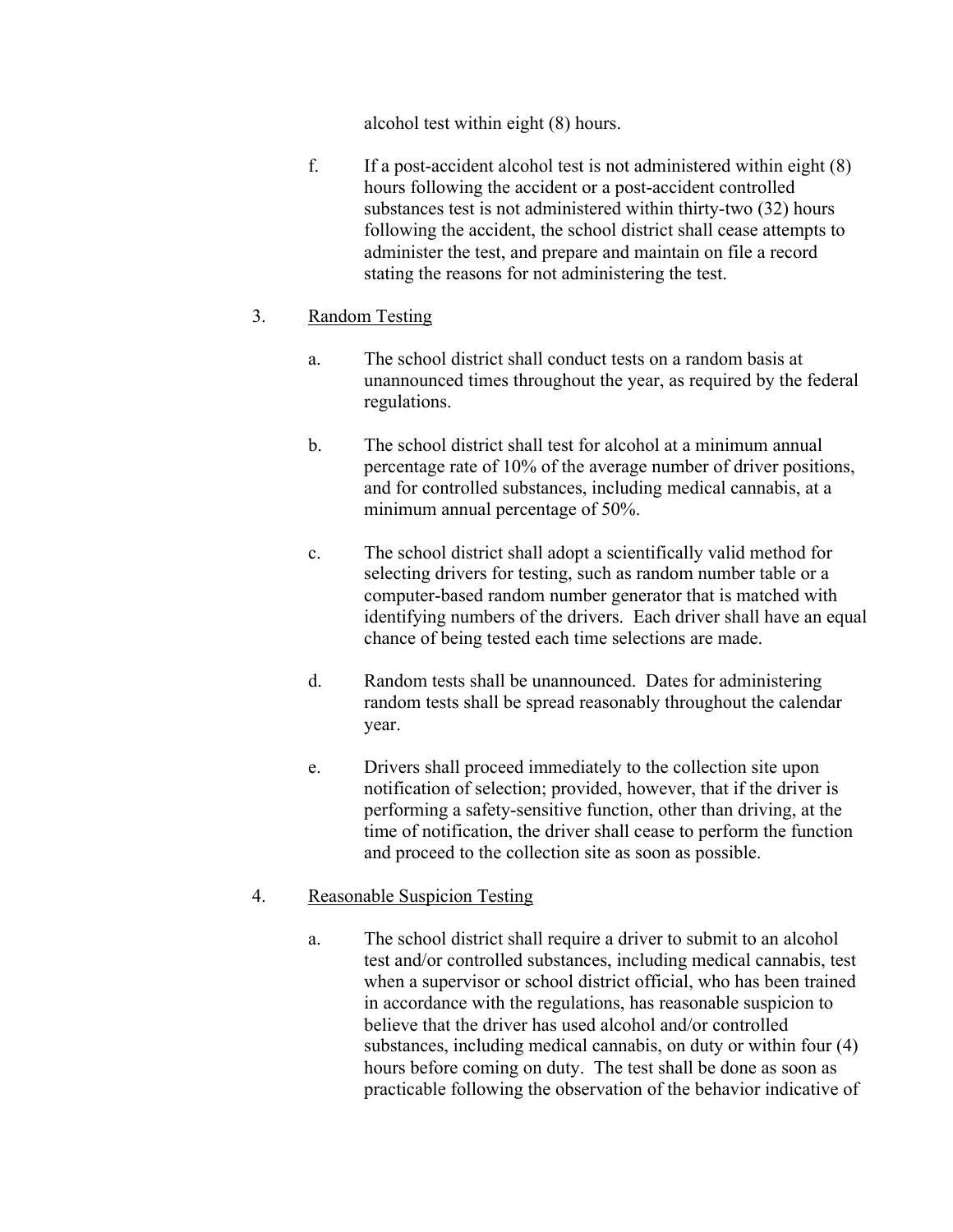the use of controlled substances or alcohol.

- b. The reasonable suspicion determination must be based on specific, contemporaneous, articulable observations concerning the driver's appearance, behavior, speech, or body odors. The required observations for reasonable suspicion of a controlled substances violation may include indications of the chronic and withdrawal effects of controlled substances.
- c. Alcohol testing shall be administered within two (2) hours following a determination of reasonable suspicion. If it is not done within two (2) hours, the school district shall prepare and maintain a record explaining why it was not promptly administered and continue to attempt to administer the alcohol test within eight (8) hours. If an alcohol test is not administered within eight (8) hours following the determination of reasonable suspicion, the school district shall cease attempts to administer the test and state in the record the reasons for not administering the test.
- d. The supervisor or school district official who makes observations leading to a controlled substances reasonable suspicion test shall make and sign a written record of the observations within twentyfour (24) hours of the observed behavior or before the results of the drug test are released, whichever is earlier.
- 5. Return-To-Duty Testing. A driver found to have violated this policy shall not return to work until an SAP has determined the employee has successfully complied with prescribed education and/or treatment and until undergoing return-to-duty tests indicating an alcohol concentration of less than 0.02 and a confirmed negative result for the use of controlled substances.
- 6. Follow-Up Testing. When an SAP has determined that a driver is in need of assistance in resolving problems with alcohol and/or controlled substances, the driver shall be subject to unannounced follow-up testing as directed by the SAP for up to sixty (60) months after completing a treatment program.
- 7. Refusal to Submit and Attendant Consequences
	- a. A driver or driver applicant may refuse to submit to drug and alcohol testing.
	- b. Refusal to submit to a required drug or alcohol test subjects the driver or driver applicant to the consequences specified in federal regulations as well as the civil and/or criminal penalty provisions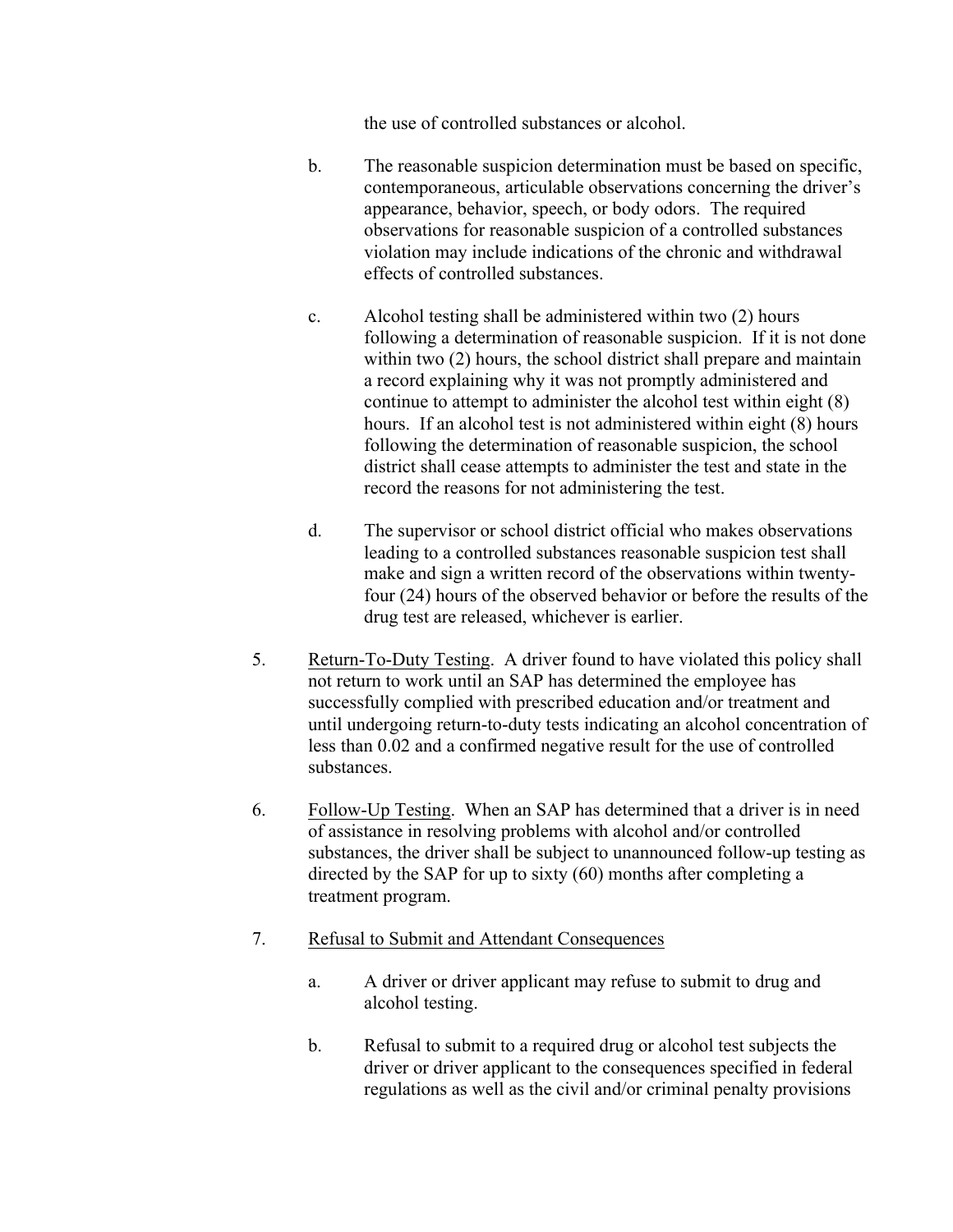of 49 U.S.C. § 521(b). In addition, a refusal to submit to testing establishes a presumption that the driver or driver applicant would test positive if a test were conducted and makes the driver or driver applicant subject to discipline or disqualification under this policy.

- c. A driver applicant who refuses to submit to testing shall be disqualified from further consideration for the conditionally offered position.
- d. An employee who refuses to submit to testing shall not be permitted to perform safety-sensitive functions and will be considered insubordinate and subject to disciplinary action, up to and including dismissal. If an employee is offered an opportunity to return to a DOT safety-sensitive duty, the employee will be evaluated by an SAP and must submit to a return-to-duty test prior to being considered for reassignment to safety-sensitive functions.
- e. Drivers or driver applicants who refuse to submit to required testing will be required to sign Attachment C to this policy.

#### I. Testing Procedures

## 1. Drug Testing

- a. Drug testing is conducted by analyzing a donor's urine specimen. Split urine samples will be collected in accordance with federal regulations. The donor will provide a urine sample at a designated collection site. The collection site personnel will then pour the sample into two sample bottles, labeled "primary" and "split," seal the specimen bottles, complete the chain of custody form, and prepare the specimen bottles for shipment to the testing laboratory for analysis. The specimen preparation shall be conducted in sight of the donor.
- b. If the donor is unable to provide the appropriate quantity of urine, the collection site person shall instruct the individual to drink up to forty (40) ounces of fluid distributed reasonably through a period of up to three (3) hours to attempt to provide a sample. If the individual is still unable to provide a complete sample, the test shall be discontinued and the school district notified. The DER shall refer the donor for a medical evaluation to determine if the donor's inability to provide a specimen is genuine or constitutes a refusal to test. For pre-employment testing, the school district may elect to not have a referral made, and revoke the employment offer.
- c. Drug test results are reported directly to the MRO by the testing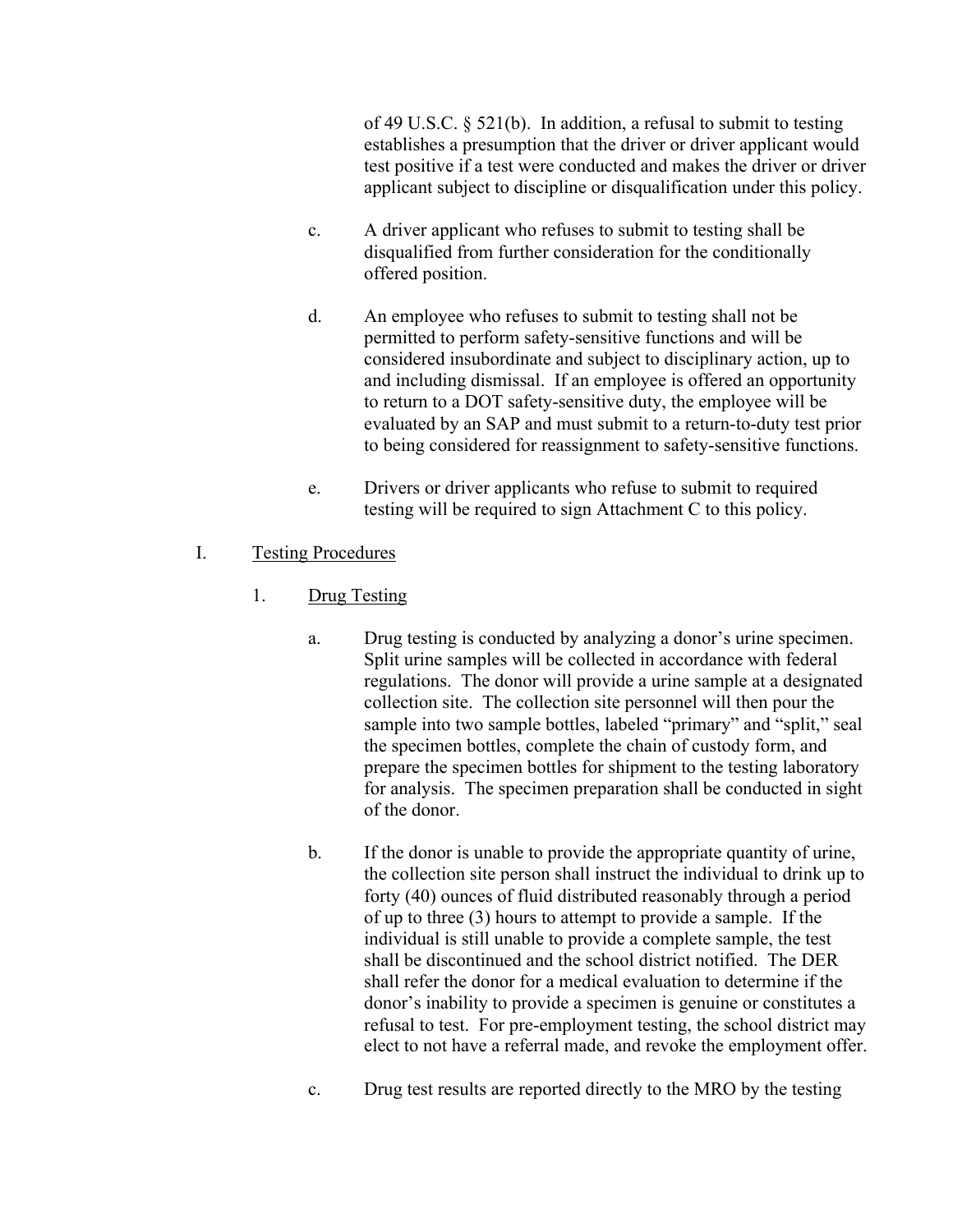laboratory. The MRO reports the results to the DER. If the results are negative, the school district is informed and no further action is necessary. If the test result is confirmed positive, adulterated, substituted, or invalid, the MRO shall give the donor an opportunity to discuss the test result. The MRO will contact the donor directly, on a confidential basis, to determine whether the donor wishes to discuss the test result. The MRO shall notify each donor that the donor has seventy-two (72) hours from the time of notification in which to request a test of the split specimen at the donor's expense. No split specimen testing is done for an invalid result.

- d. If the donor requests an analysis of the split specimen within seventy-two (72) hours of having been informed of a confirmed positive test, the MRO shall direct, in writing, the laboratory to provide the split specimen to another Department of Health and Human Services – SAMHSA certified laboratory for analysis. If the donor has not contacted the MRO within seventy-two (72) hours, the donor may present the MRO information documenting that serious illness, injury, inability to contact the MRO, lack of actual notice of the confirmed positive test, or other circumstances unavoidably prevented the donor from timely making contact. If the MRO concludes that a legitimate explanation for the donor's failure to contact him/her within seventy-two (72) hours exists, the MRO shall direct the analysis of the split specimen. The MRO will review the confirmed positive test result to determine whether an acceptable medical reason for the positive result exists. The MRO shall confirm and report a positive test result to the DER and the employee when no legitimate medical reason for a positive test result as received from the testing laboratory exists.
- e. If, after making reasonable efforts and documenting those efforts, the MRO is unable to reach the donor directly, the MRO must contact the DER who will direct the donor to contact the MRO. If the DER is unable to contact the donor, the donor will be suspended from performing safety-sensitive functions.
- f. The MRO may confirm the test as a positive without having communicated directly with the donor about the test results under the following circumstances:
	- (1) The donor expressly declines the opportunity to discuss the test results;
	- (2) The donor has not contacted the MRO within seventy-two (72) hours of being instructed to do so by the DER; or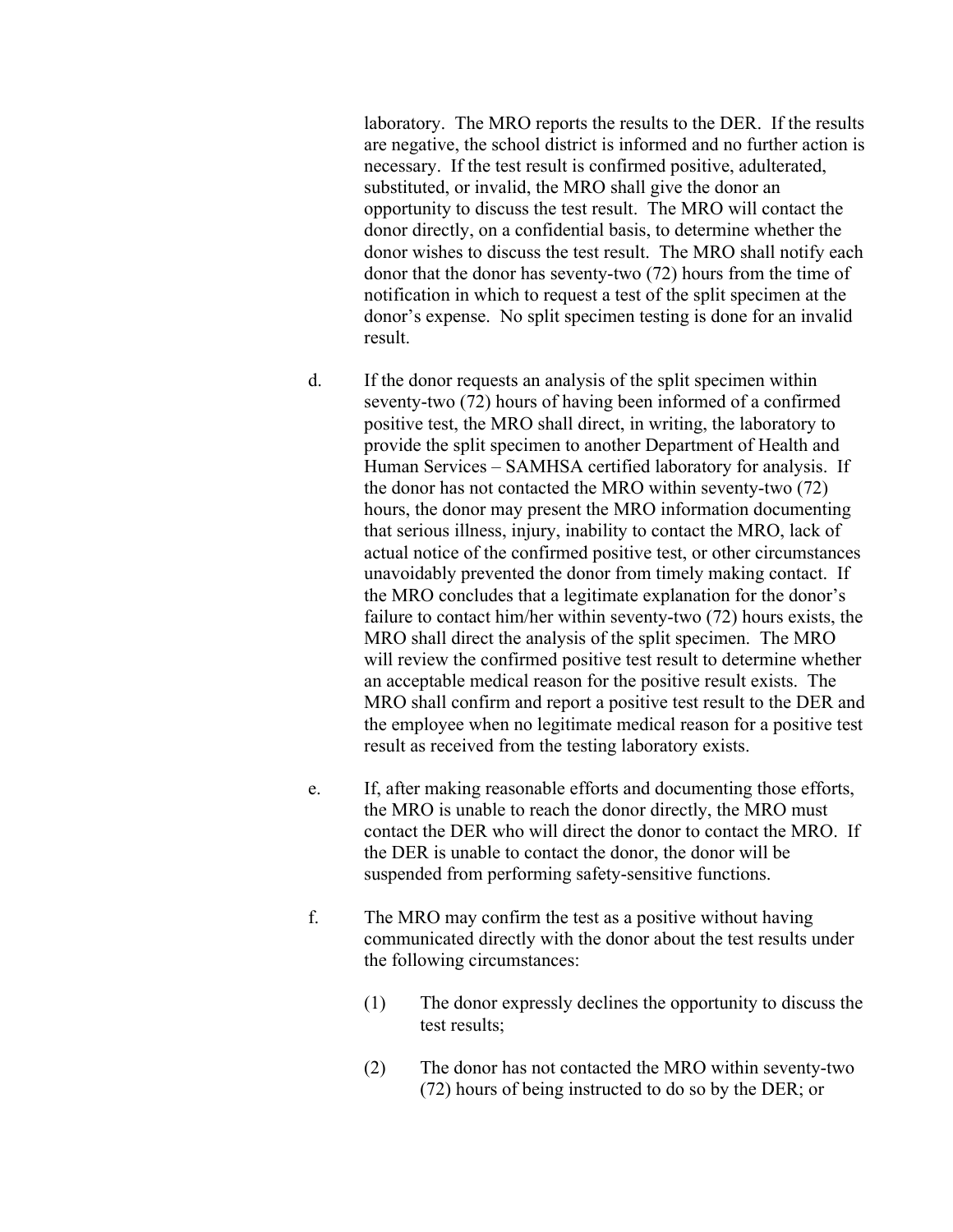(3) The MRO and the DER, after making and documenting all reasonable efforts, have not been able to contact the donor within ten (10) days of the date the confirmed test result was received from the laboratory.

## 2. Alcohol Testing

- a. The federal alcohol testing regulations require testing to be administered by a BAT using an EBT or an STT using an ASD. EBTs and ASDs can be used for screening tests but only EBTs can be used for confirmation tests.
- b. Any test result less than 0.02 alcohol concentration is considered a "negative" test.
- c. If the donor is unable to provide sufficient saliva for an ASD, the DER will immediately arrange to use an EBT. If the donor attempts and fails to provide an adequate amount of breath, the school district will direct the donor to obtain a written evaluation from a licensed physician to determine if the donor's inability to provide a breath sample is genuine or constitutes a refusal to test.
- d. If the screening test results show alcohol concentration of 0.02 or higher, a confirmatory test conducted on an EBT will be required to be performed between fifteen (15) and thirty (30) minutes after the completion of the screening test.
- e. Alcohol tests are reported directly to the DER.

## J. Driver/Driver Applicant Rights

- 1. All drivers and driver applicants subject to the controlled substances testing provisions of this policy who receive a confirmed positive test result for the use of controlled substances have the right to request, at the driver's or driver applicant's expense, a confirming retest of the split urine sample. If the confirming retest is negative, no adverse action will be taken against the driver, and a driver applicant will be considered for employment.
- 2. The school district will not discharge a driver who, for the first time, receives a confirmed positive drug or alcohol test UNLESS:
	- a. The school district has first given the employee an opportunity to participate in, at the employee's own expense or pursuant to coverage under an employee benefit plan, either a drug or alcohol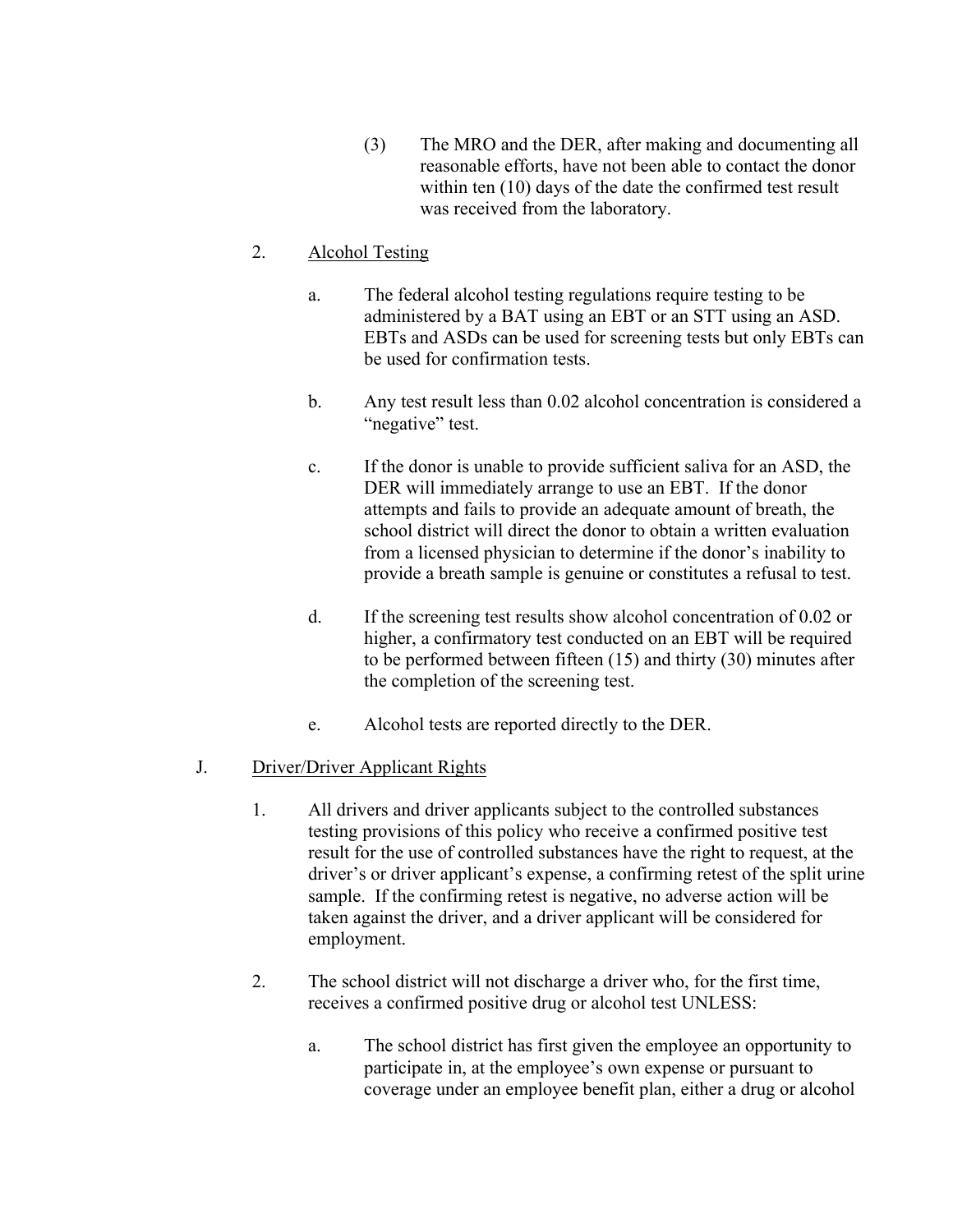counseling or rehabilitation program, whichever is more appropriate, as determined by the school district after consultation with the SAP; and

- b. The employee refuses to participate in the recommended program, or fails to successfully complete the program as evidenced by withdrawal before its completion or by a positive test result on a confirmatory test after completion of the program.
- c. This limitation on employee discharge does not bar discharge of an employee for reasons independent of the first confirmed positive test result.
- K. Testing Laboratory

The testing laboratory for controlled substances will be Midwest Occupational Medicine; 1301 33rd Street South; St. Cloud, MN 56301; (320) 251-9675, which is a laboratory certified by the Department of Health and Human Services – SAMHSA to perform controlled substances testing pursuant to federal regulations.

L. Confidentiality of Test Results

All alcohol and controlled substances test results and required records of the drug and alcohol testing program are considered confidential information under federal law and private data on individuals as that phrase is defined in Minn. Stat. Ch. 13. Any information concerning the individual's test results and records shall not be released without written permission of the individual, except as provided for by regulation or law.

- M. Recordkeeping Requirements and Retention of Records
	- 1. The school district shall keep and maintain records in accordance with the federal regulations in a secure location with controlled access.
	- 2. The required records shall be retained for the following minimum periods:

Basic records 5 years 5 years

"Basic records" includes records of: (a) alcohol test results with concentration of 0.02 or greater; (b) verified positive drug test results; (c) refusals to submit to required tests (including substituted or adulterated drug test results); (d) SAP reports; (e) all follow-up tests and schedules for follow-up tests; (f) calibration documentation; (g) administration of the testing programs; and (h) each annual calendar year summary.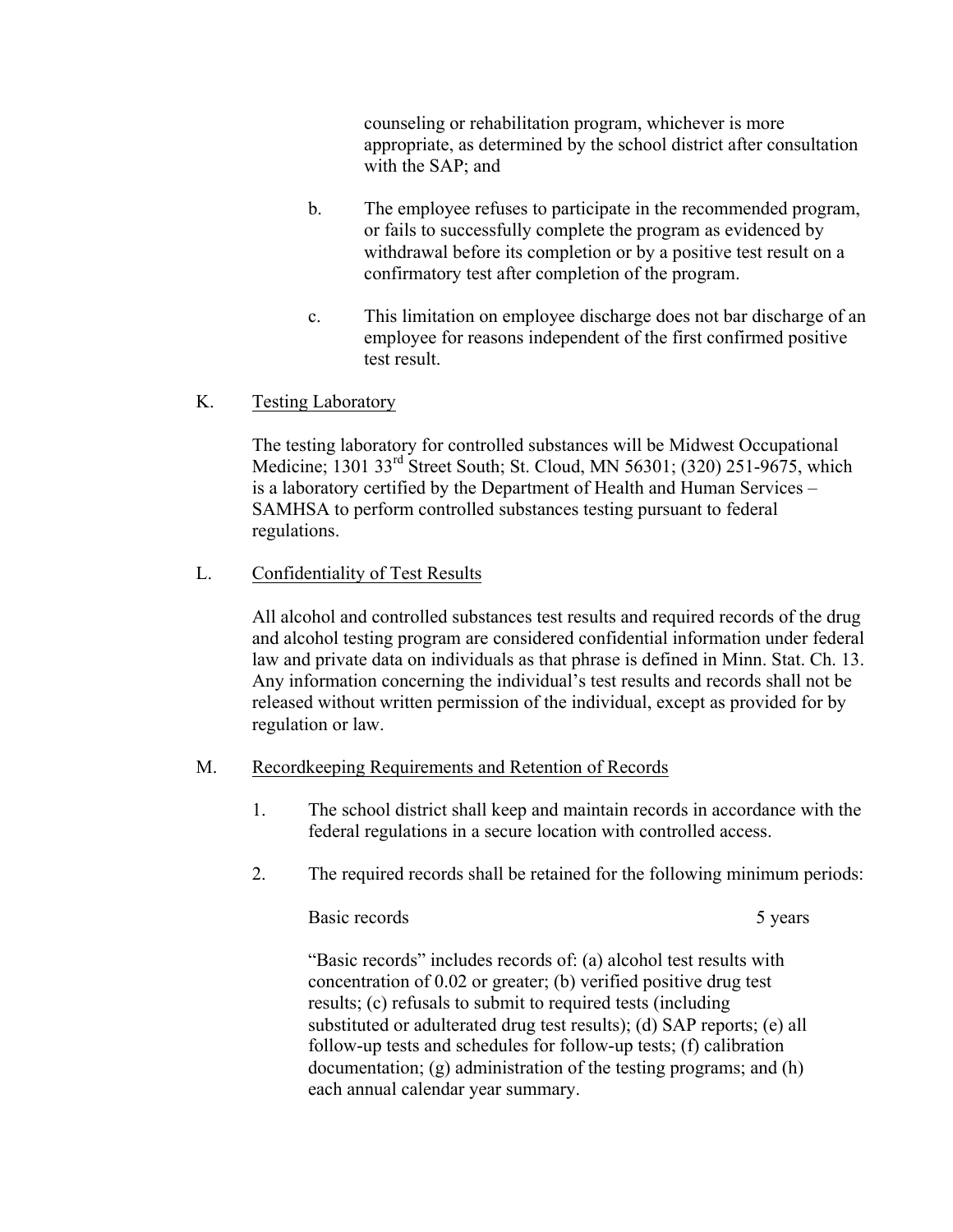| Information obtained from previous employers    | 3 years    |
|-------------------------------------------------|------------|
| Collection records                              | 2 years    |
| Negative and cancelled drug tests               | 1 year     |
| Alcohol tests with less than 0.02 concentration | 1 year     |
| Education and training records                  | indefinite |

"Education and training records" must be maintained while the individuals perform the functions which require training and for the two (2) years after ceasing to perform those functions.

#### N. Training

The school district shall ensure all persons designated to supervise drivers receive training. The designated employees shall receive at least sixty (60) minutes of training on alcohol misuse and at least sixty (60) minutes of training on controlled substances use. The training shall include physical, behavioral, speech, and performance indicators of probable misuse of alcohol and use of controlled substances. The training will be used by the supervisors to make determinations of reasonable suspicion.

#### O. Consequences of Prohibited Conduct and Enforcement

1. Removal. The school district shall remove a driver who has engaged in prohibited conduct from safety-sensitive functions. A driver shall not be permitted to return to safety-sensitive functions until and unless the returnto-duty requirements of federal DOT regulations have been completed.

#### 2. Referral, Evaluation, and Treatment

- a. A driver or driver applicant who has engaged in prohibited conduct shall be provided a listing of SAPs readily available to the driver or applicant and acceptable to the school district.
- b. If the school district offers a driver an opportunity to return to a DOT safety-sensitive duty following a violation, the driver must be evaluated by an SAP and the driver is required to successfully comply with the SAP's evaluation recommendations (education, treatment, follow-up evaluation(s), and/or ongoing services). The school district is not required to provide an SAP evaluation or any subsequent recommended education or treatment.
- c. Drivers are responsible for payment for SAP evaluations and services unless a collective bargaining agreement or employee benefit plan provides otherwise.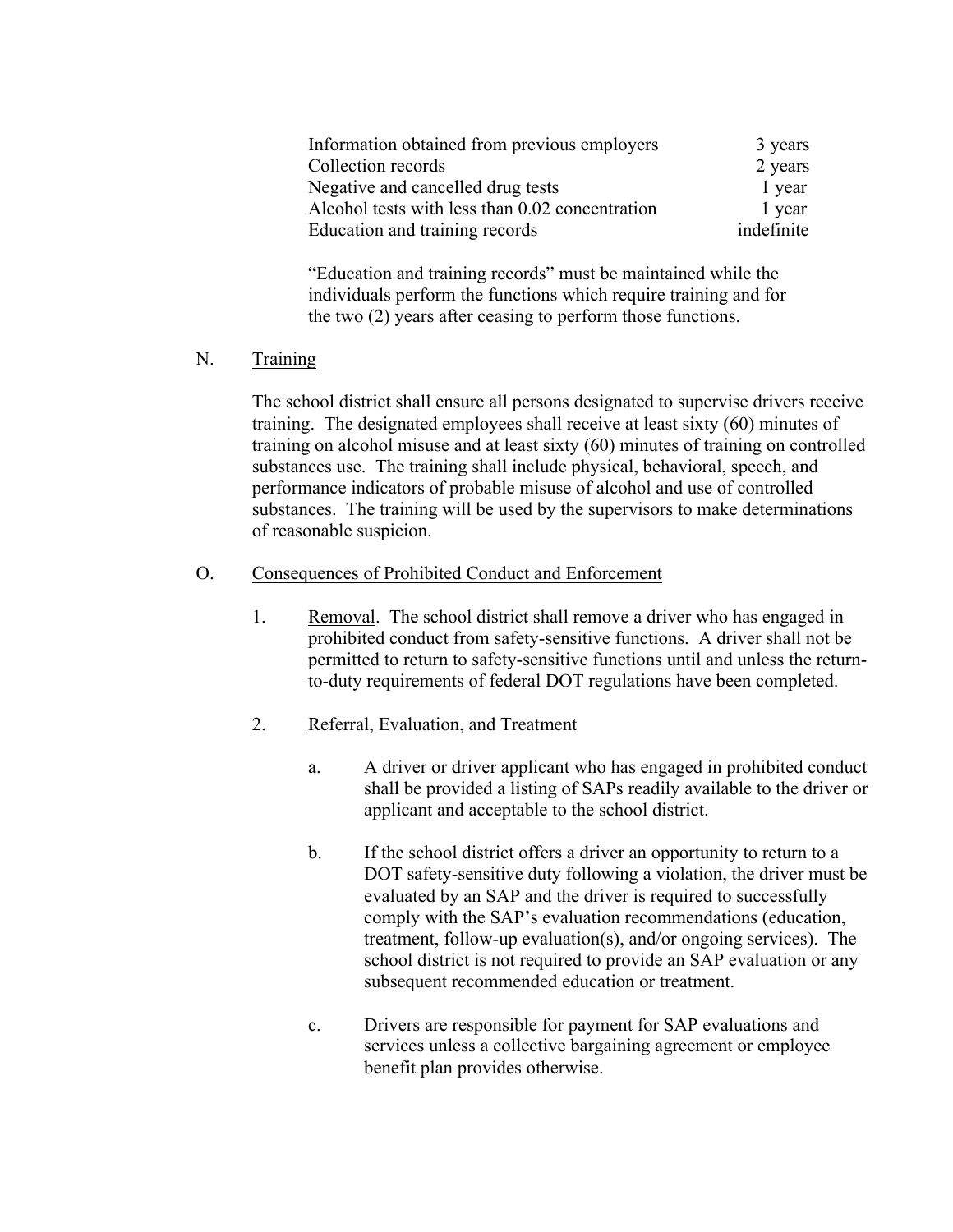d. Drivers who engage in prohibited conduct also are required to comply with follow-up testing requirements.

## 3. Disciplinary Action

- a. Any driver who refuses to submit to post-accident, random, reasonable suspicion, or follow-up testing not only shall not perform or continue to perform safety-sensitive functions, but also may be subject to disciplinary action, which may include immediate suspension without pay and/or immediate discharge.
- b. Drivers who test positive with verification of a confirmatory test or are otherwise found to be in violation of this policy or the federal regulations shall be subject to disciplinary action, which may include immediate suspension without pay and/or immediate discharge.
- c. Nothing in this policy limits or restricts the right of the school district to discipline or discharge a driver for conduct which not only constitutes prohibited conduct under this policy but also violates the school district's other rules or policies.

## P. Other Testing

The school district may request or require that drivers submit to drug and alcohol testing other than that required by federal law. For example, drivers may be requested or required to undergo drug and alcohol testing on an annual basis as part of a routine physical examination. Such additional testing of drivers will be conducted only in accordance with the provisions of this policy and as provided in Minn. Stat. §§ 181.950-181.957. For purposes of such additional, non-mandatory testing, drivers fall within the definition of "other employees" covered by Section IV. of this policy.

#### **IV. DRUG AND ALCOHOL TESTING FOR OTHER EMPLOYEES**

The school district may request or require drug and alcohol testing for other school district personnel, i.e., employees who are not school bus drivers, or job applicants for such positions. The school district does not have a legal duty to request or require any employee or job applicant to undergo drug and alcohol testing as authorized in this policy, except for school bus drivers and other drivers of CMVs who are subject to federally mandated testing. (See Section III. of this policy.) If a school bus driver is requested or required to submit to drug or alcohol testing beyond that mandated by federal law, the provisions of Section IV. of this policy will be applicable to such testing.

A. Circumstances Under Which Drug or Alcohol Testing May Be Requested or Required: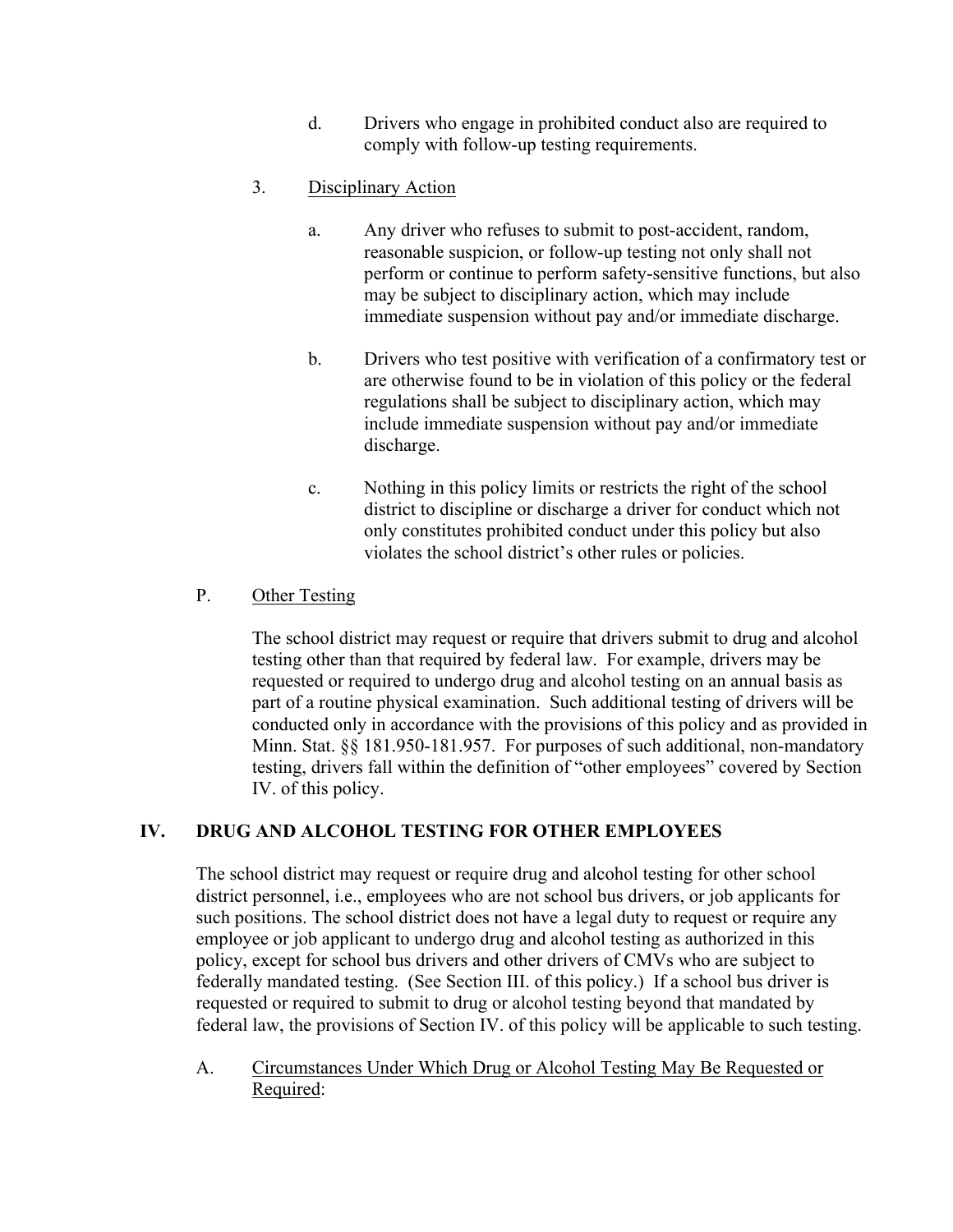#### 1. General Limitations

- a. The school district will not request or require an employee or job applicant whose position does not require a commercial driver's license to undergo drug or alcohol testing, unless the testing is done pursuant to this drug and alcohol testing policy; and is conducted by a testing laboratory which participates in one of the programs listed in Minn. Stat. § 181.953, Subd. 1.
- b. The school district will not request or require an employee or job applicant whose position does not require a commercial driver's license to undergo drug and alcohol testing on an arbitrary and capricious basis.

## 2. Job Applicant Testing

The school district may request or require any job applicant whose position does not require a commercial driver's license to undergo drug and alcohol testing, provided a job offer has been made to the applicant and the same test is requested or required of all job applicants conditionally offered employment for that position. If a job applicant has received a job offer which is contingent on the applicant's passing drug and alcohol testing, the school district may not withdraw the offer based on a positive test result from an initial screening test that has not been verified by a confirmatory test. In the event the job offer is subsequently withdrawn, the school district shall notify the job applicant of the reason for its action.

#### 3. Random Testing

The school district may request or require employees to undergo drug and alcohol testing on a random selection basis only if they are employed in safety-sensitive positions.

#### 4. Reasonable Suspicion Testing

The school district may request or require any employee to undergo drug and alcohol testing if the school district has a reasonable suspicion that the employee:

- a. is under the influence of drugs or alcohol;
- b. has violated the school district's written work rules prohibiting the use, possession, sale, or transfer of drugs or alcohol while the employee is working or while the employee is on the school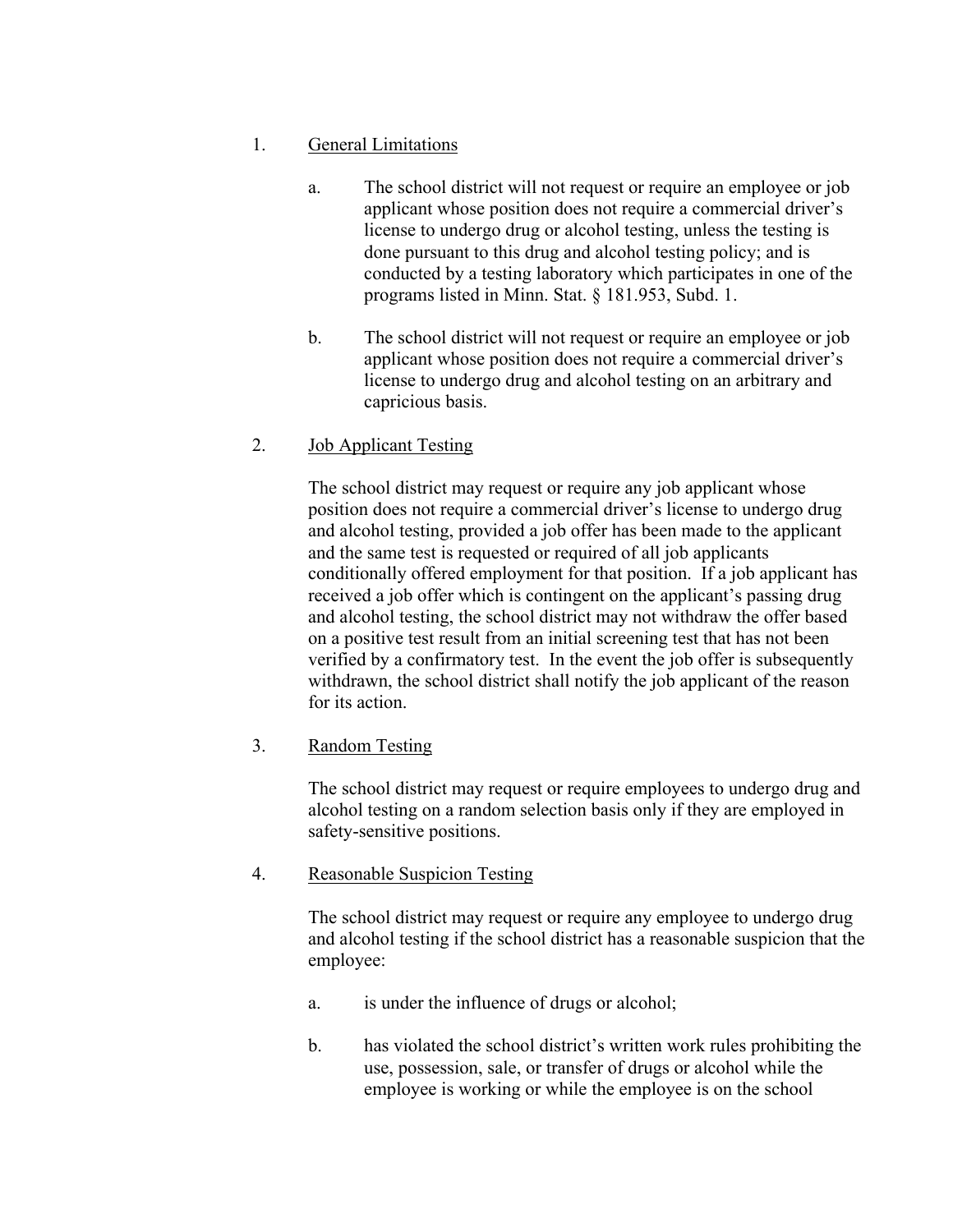district's premises or operating the school district's vehicles, machinery, or equipment;

- c. has sustained a personal injury, as that term is defined in Minn. Stat. § 176.011, Subd. 16, or has caused another employee to sustain a personal injury; or
- d. has caused a work-related accident or was operating or helping to operate machinery, equipment, or vehicles involved in a workrelated accident.

## 5. Treatment Program Testing

The school district may request or require any employee to undergo drug and alcohol testing if the employee has been referred by the school district for chemical dependency treatment or evaluation or is participating in a chemical dependency treatment program under an employee benefit plan, in which case the employee may be requested or required to undergo drug and alcohol testing without prior notice during the evaluation or treatment period and for a period of up to two (2) years following completion of any prescribed chemical dependency treatment program.

## 6. Routine Physical Examination Testing

The school district may request or require any employee to undergo drug and alcohol testing as part of a routine physical examination provided the drug or alcohol test is requested or required no more than once annually and the employee has been given at least two weeks' written notice that a drug or alcohol test may be requested or required as part of the physical examination.

#### B. No Legal Duty to Test

The school district does not have a legal duty to request or require any employee or job applicant whose position does not require a commercial driver's license to undergo drug and alcohol testing.

#### C. Definitions

- 1. "Drug" means a controlled substance as defined in Minnesota Statutes, including medical cannabis, regardless of enrollment in the state registry program.
- 2. "Drug and alcohol testing," "drug or alcohol testing," and "drug or alcohol test" mean analysis of a body component sample according to the standards established under one of the programs listed in Minn. Stat. §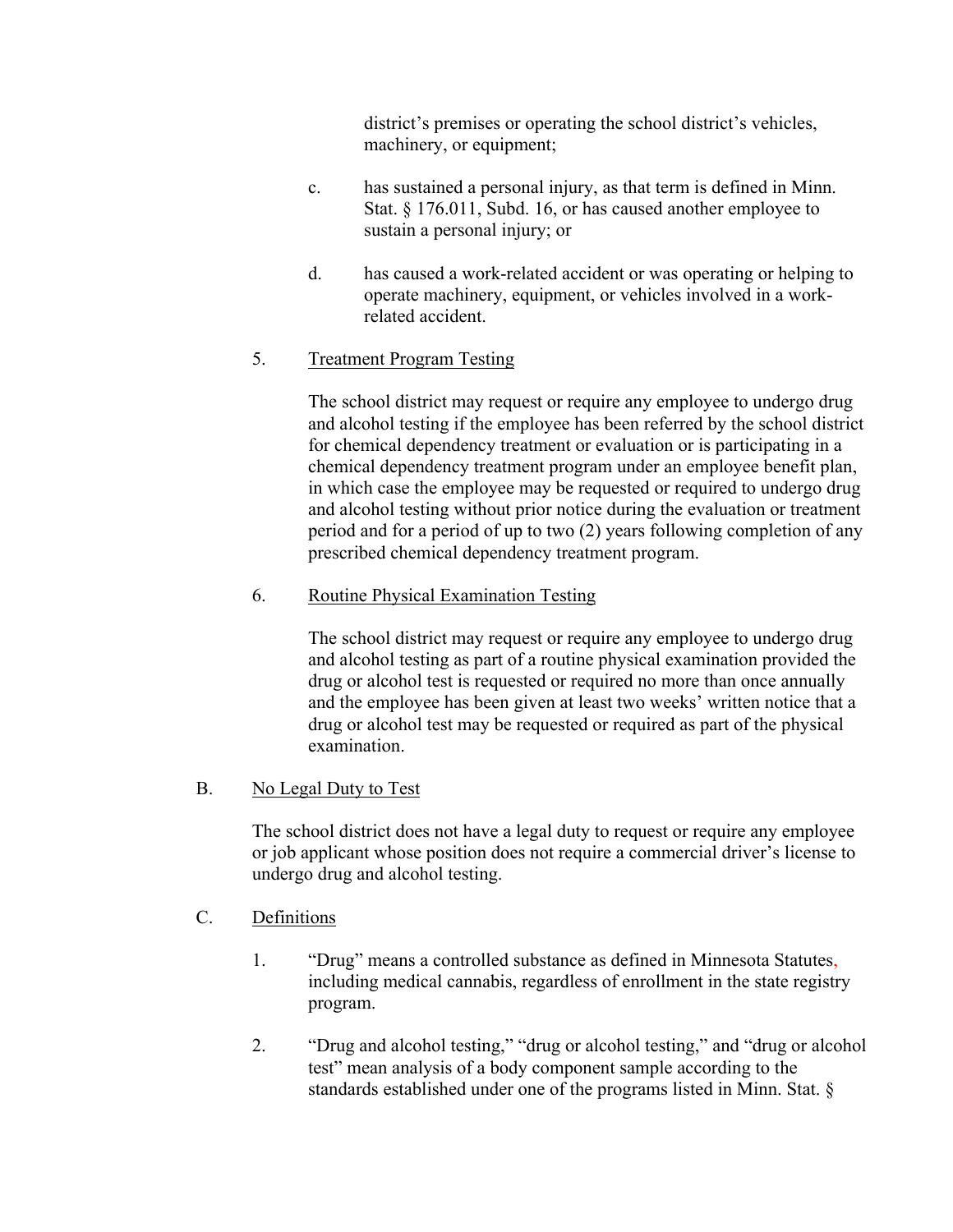181.953, Subd. 1, for the purpose of measuring the presence or absence of drugs, alcohol, or their metabolites in the sample tested.

- 3. "Other Employees" means any persons, independent contractors, or persons working for an independent contractor who perform services for the school district for compensation, either full time or part time, in whatever form, except for persons whose positions require a commercial driver's license, and includes both professional and nonprofessional personnel. Persons whose positions require a commercial driver's license are primarily governed by the provisions of the school district's drug and alcohol testing policy relating to school bus drivers (Section III.). To the extent that the drug and alcohol testing of persons whose positions require a commercial driver's license is not mandated by federal law and regulations, such testing shall be governed by Section IV. of this policy and the drivers shall fall within this definition of "other employees."
- 4. "Job applicant" means a person, independent contractor, or person working for an independent contractor who applies to become an employee of the school district in a position that does not require a commercial driver's license, and includes a person who has received a job offer made contingent on the person's passing drug or alcohol testing. Job applicants for positions requiring a commercial driver's license are governed by the provisions of the school district's drug and alcohol testing policy relating to school bus drivers (Section III.).
- 5. "Positive test result" means a finding of the presence of drugs, alcohol, or their metabolites in the sample tested in levels at or above the threshold detection levels contained in the standards of one of the programs listed in Minn. Stat. § 181.953, Subd. 1.
- 6. "Random selection basis" means a mechanism for selection of employees that:
	- a. results in an equal probability that any employee from a group of employees subject to the selection mechanism will be selected; and
	- b. does not give the school district discretion to waive the selection of any employee selected under the mechanism.
- 7. "Reasonable suspicion" means a basis for forming a belief based on specific facts and rational inferences drawn from those facts.
- 8. "Safety-sensitive position" means a job, including any supervisory or management position, in which an impairment caused by drug or alcohol usage would threaten the health or safety of any person.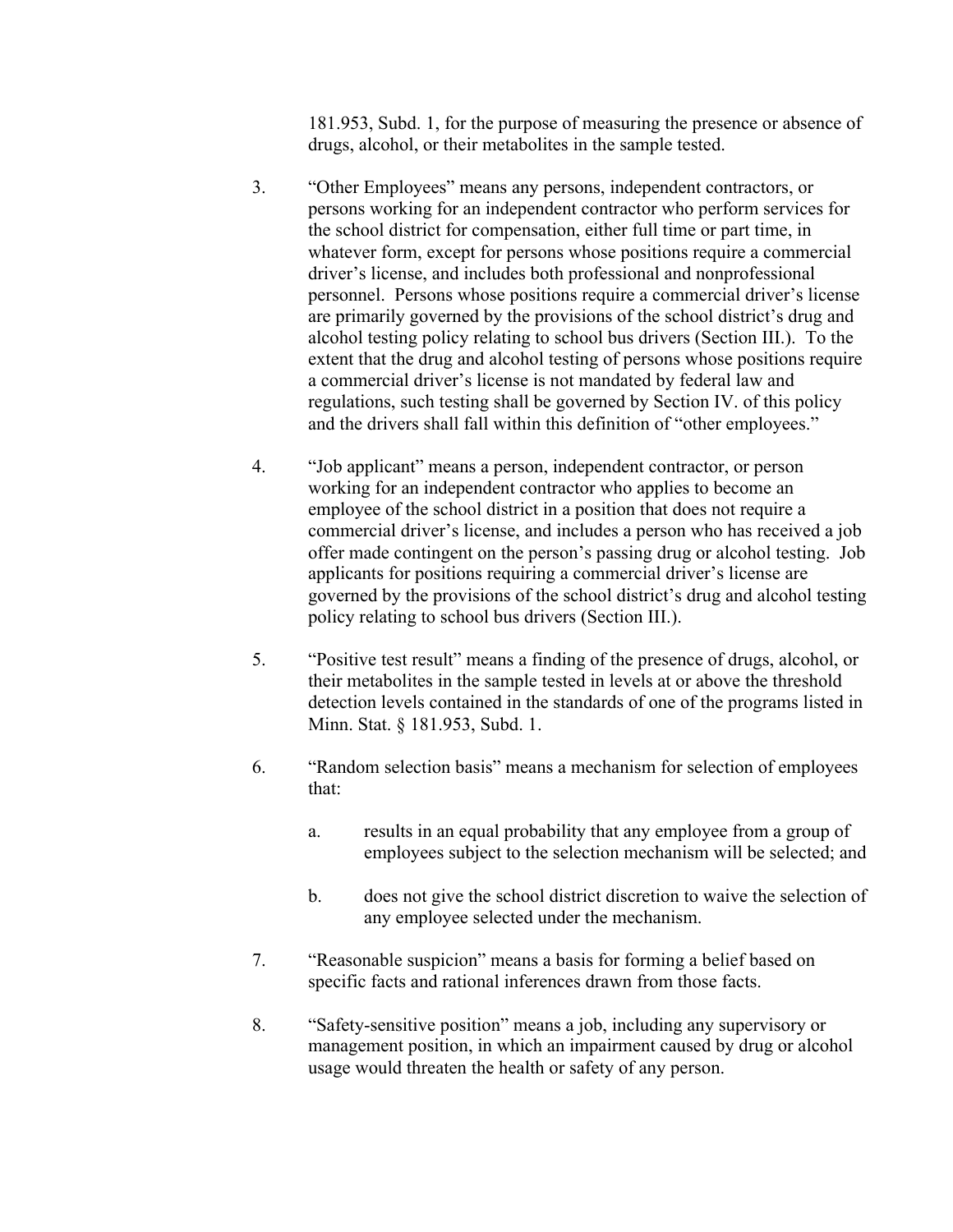- D. Right of Other Employee or Job Applicant to Refuse Drug and Alcohol Testing and Consequences of Such Refusal
	- 1. Right of Other Employee or Job Applicant to Refuse Drug and Alcohol Testing

Any employee or job applicant whose position does not require a commercial driver's license has the right to refuse drug and alcohol testing subject to the provisions contained in Paragraphs 2. and 3. of this Section D.

2. Consequences of an Employee's Refusal to Undergo Drug and Alcohol Testing

Any employee in a position that does not require a commercial driver's license who refuses to undergo drug and alcohol testing in the circumstances set out in the Random Testing, Reasonable Suspicion Testing, and Treatment Program Testing provisions of this policy may be subject to disciplinary action, up to and including immediate discharge.

3. Consequences of a Job Applicant's Refusal to Undergo Drug and Alcohol Testing

Any job applicant for a position which does not require a commercial driver's license who refuses to undergo drug and alcohol testing pursuant to the Job Applicant Testing provision of this policy shall not be employed.

#### E. Reliability and Fairness Safeguards

1. Pretest Notice

Before requesting an employee or job applicant whose position does not require a commercial driver's license to undergo drug or alcohol testing, the school district shall provide the employee or job applicant with a Pretest Notice in the form of Attachment D to this policy on which to acknowledge that the employee or job applicant has received the school district's drug and alcohol testing policy.

2. Notice of Test Results

Within three (3) working days after receipt of a test result report from the testing laboratory, the school district shall inform in writing an employee or job applicant who has undergone drug or alcohol testing of a negative test result on an initial screening test or of a negative or positive test result on a confirmatory test.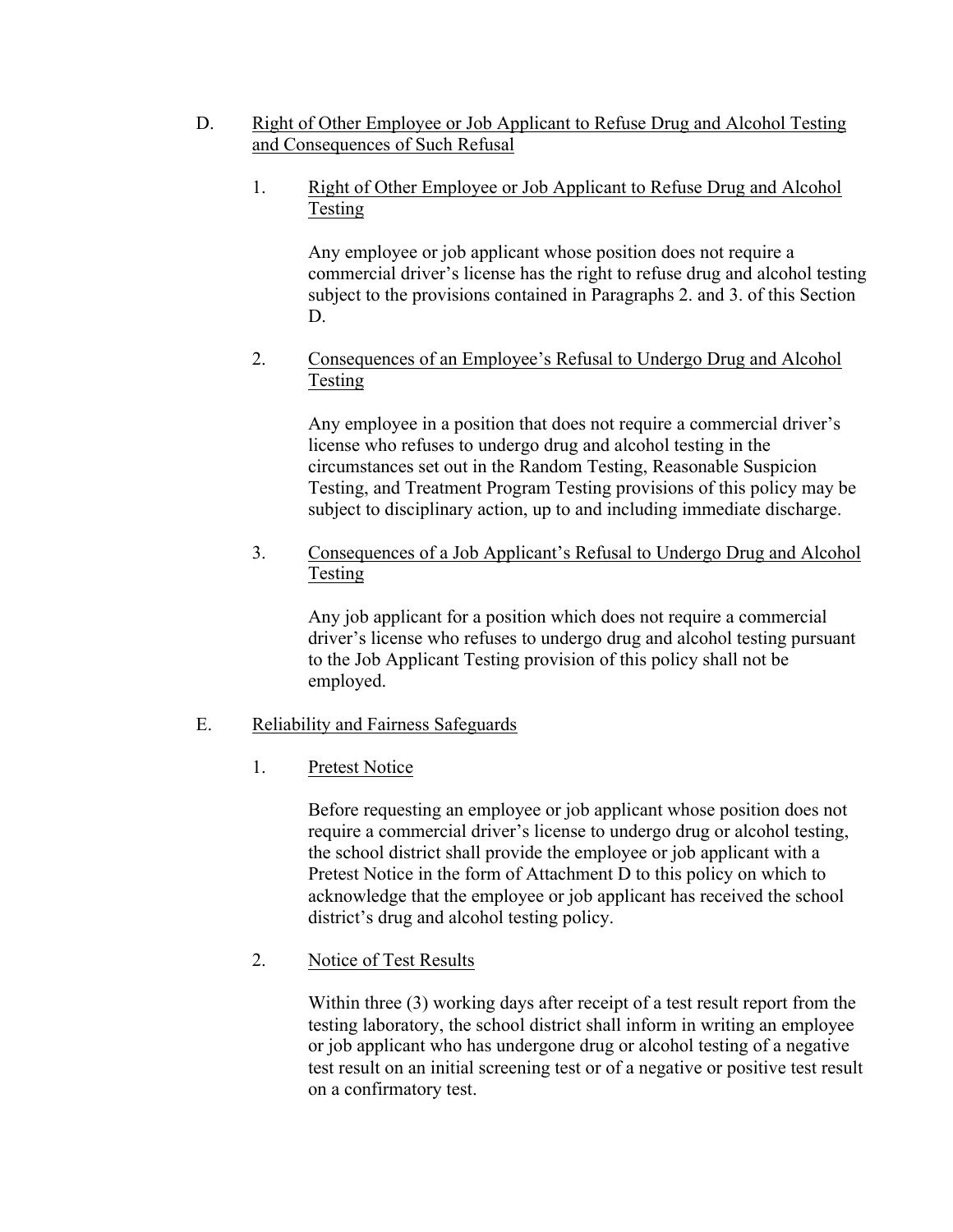### 3. Notice of and Right to Test Result Report

Within three (3) working days after receipt of a test result report from the testing laboratory, the school district shall inform in writing, an employee or job applicant who has undergone drug or alcohol testing of the employee or job applicant's right to request and receive from the school district a copy of the test result report on any drug or alcohol test.

## 4. Notice of and Right to Explain Positive Test Result

- a. If an employee or job applicant has a positive test result on a confirmatory test, the school district shall provide him or her with notice of the test results and, at the same time, written notice of the right to explain the results and to submit additional information.
- b. The school district may request that the employee or job applicant indicate any over-the-counter or prescription medication that the individual is currently taking or has recently taken and any other information relevant to the reliability of, or explanation for, a positive test result.
- c. The employee may present verification of enrollment in the medical cannabis patient registry as part of the employee's explanation.
- d. Within three (3) working days after notice of a positive test result on a confirmatory test, an employee or job applicant may submit information (in addition to any information already submitted) to the school district to explain that result.

## 5. Notice of and Right to Request Confirmatory Retests

- a. If an employee or job applicant has a positive test result on a confirmatory test, the school district shall provide him or her with notice of the test results and, at the same time, written notice of the right to request a confirmatory retest of the original sample at his or her expense.
- b. An employee or job applicant may request a confirmatory retest of the original sample at his or her own expense after notice of a positive test result on a confirmatory test. Within five (5) working days after notice of the confirmatory test result, the employee or job applicant shall notify the school district in writing of his or her intention to obtain a confirmatory retest. Within three (3) working days after receipt of the notice, the school district shall notify the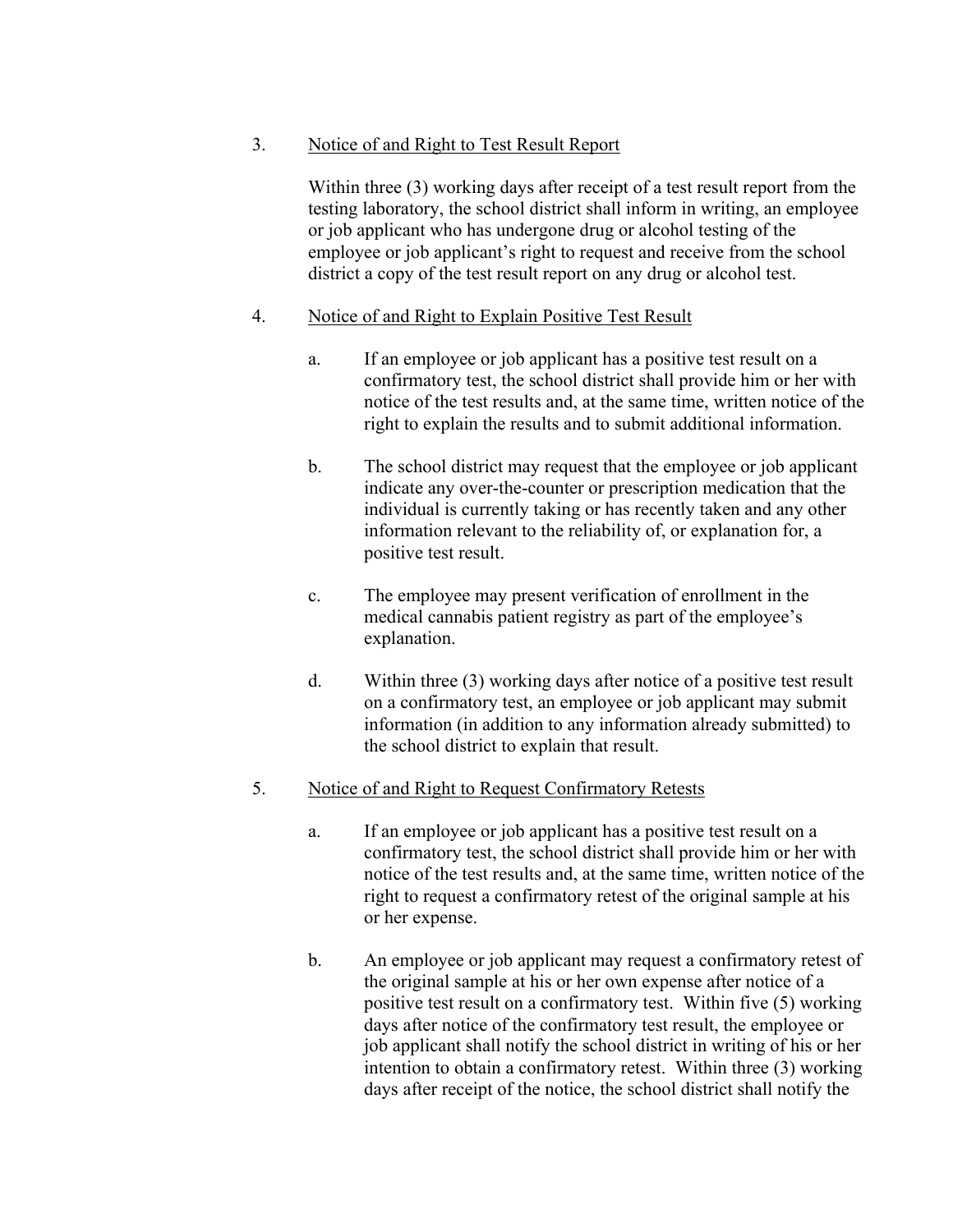original testing laboratory that the employee or job applicant has requested the laboratory to conduct the confirmatory retest or to transfer the sample to another laboratory licensed under Minn. Stat. § 181.953, Subd. 1 to conduct the confirmatory retest. The original testing laboratory shall ensure that appropriate chain-ofcustody procedures are followed during transfer of the sample to the other laboratory. The confirmatory retest must use the same drug or alcohol threshold detection levels as used in the original confirmatory test. If the confirmatory retest does not confirm the original positive test result, no adverse personnel action based on the original confirmatory test may be taken against the employee or job applicant.

6. If an employee or job applicant has a positive test result on a confirmatory test, the school district, at the time of providing notice of the test results, shall also provide written notice to inform him or her of other rights provided under Sections F. or G., below, whichever is applicable.

Attachments E and F to this policy provide the Notices described in Paragraphs 2. through 6. of this Section E.

- F. Discharge and Discipline of Employees Whose Positions Do Not Require a Commercial Driver's License
	- 1. The school district may not discharge, discipline, discriminate against, request, or require rehabilitation of an employee on the basis of a positive test result from an initial screening test that has not been verified by a confirmatory test.
	- 2. In the case of a positive test result on a confirmatory test, the employee shall be subject to discipline which includes, but is not limited to, immediate suspension without pay and immediate discharge, pursuant to the provisions of this policy.
	- 3. The school district may not discharge an employee for whom a positive test result on a confirmatory test was the first such result for the employee on a drug or alcohol test requested by the school district, unless the following conditions have been met:
		- a. The school district has first given the employee an opportunity to participate in, at the employee's own expense or pursuant to coverage under an employee benefit plan, either a drug or alcohol counseling or rehabilitation program, whichever is more appropriate, as determined by the school district after consultation with a certified chemical abuse counselor or a physician trained in the diagnosis and treatment of chemical dependency; and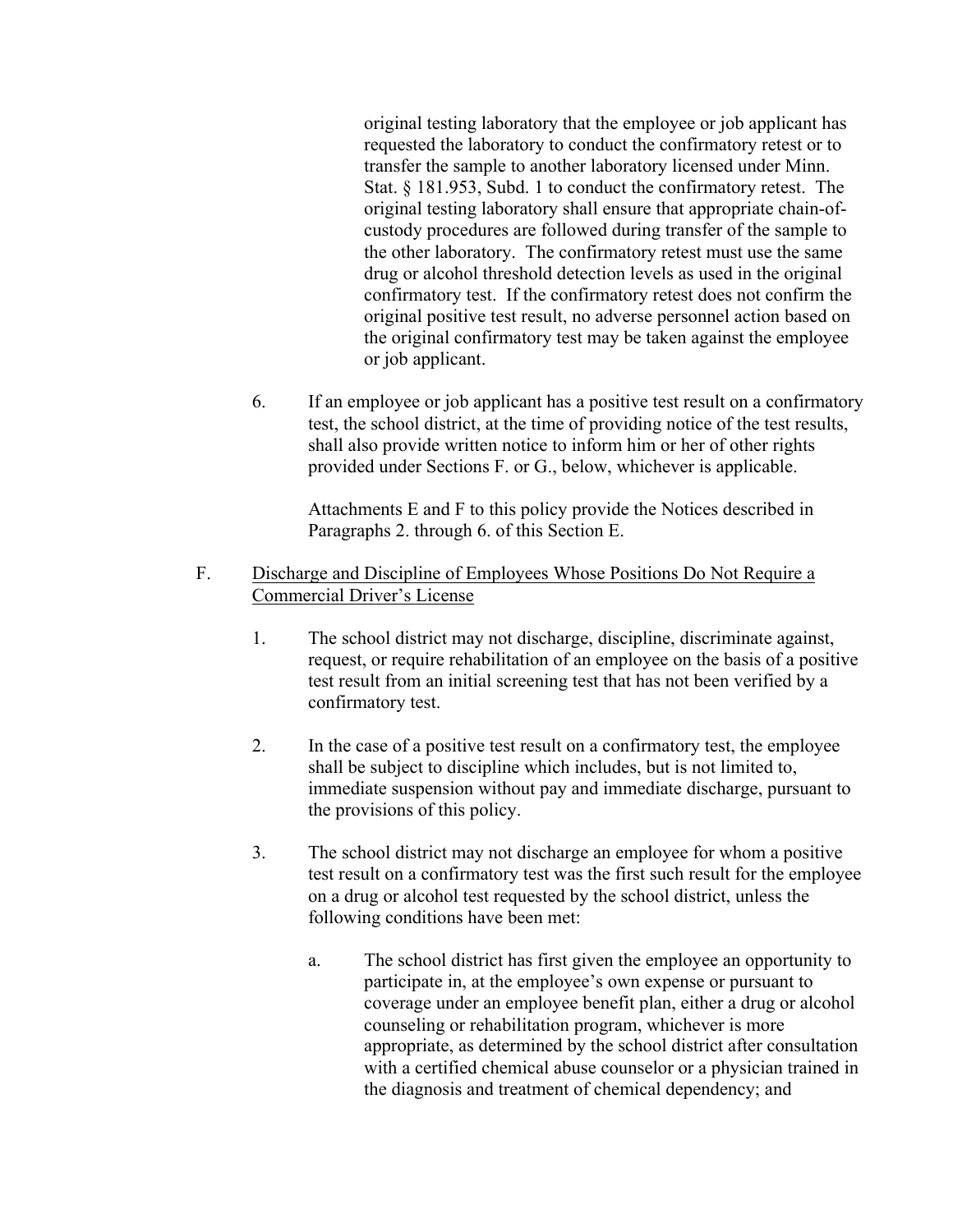- b. The employee has either refused to participate in the counseling or rehabilitation program or has failed to successfully complete the program, as evidenced by withdrawal from the program before its completion or by a positive test result on a confirmatory test after completion of the program.
- 4. Notwithstanding Paragraph 1., the school district may temporarily suspend the tested employee or transfer that employee to another position at the same rate of pay pending the outcome of the confirmatory test and, if requested, the confirmatory retest, provided the school district believes that it is reasonably necessary to protect the health or safety of the employee, co-employees or the public. An employee who has been suspended without pay must be reinstated with back pay if the outcome of the confirmatory test or requested confirmatory retest is negative.
- 5. The school district may not discharge, discipline, discriminate against, request, or require rehabilitation of an employee on the basis of medical history information or the employee's status as a patient enrolled in the medical cannabis registry program revealed to the school district, unless the employee was under an affirmative duty to provide the information before, upon, or after hire, or failing to do so would violate federal law or regulations or cause the school district to lose money or licensing-related benefit under federal law or regulations.
- 6. The school district may not discriminate against any employee in termination, discharge, or any term of condition of employment or otherwise penalize an employee based upon an employee registered patient's positive drug test for cannabis components or metabolites, unless the employee used, possessed, or was impaired by medical cannabis on school district property during the hours of employment.
- 7. An employee must be given access to information in his or her personnel file relating to positive test result reports and other information acquired in the drug and alcohol testing process and conclusions drawn from and actions taken based on the reports or other acquired information.

#### G. Withdrawal of Job Offer for an Applicant for a Position That Does Not Require a Commercial Driver's License

If a job applicant has received a job offer made contingent on the applicant's passing drug and alcohol testing, the school district may not withdraw the offer based on a positive test result from an initial screening test that has not been verified by a confirmatory test. In the case of a positive test result on a confirmatory test, the school district may withdraw the job offer.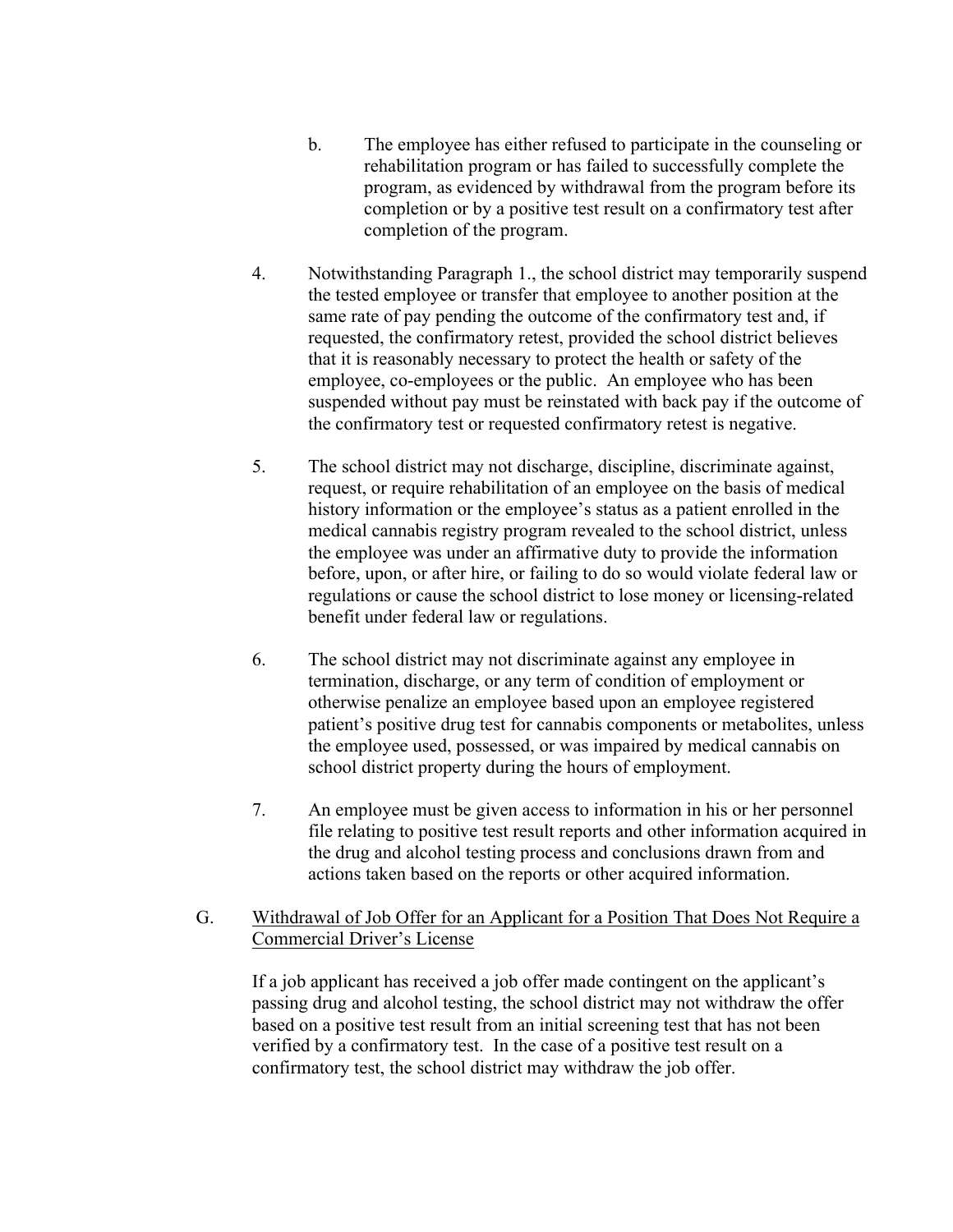### H. Chain-of-Custody Procedures

The school district has established its own reliable chain-of-custody procedures to ensure proper record keeping, handling, labeling, and identification of the samples to be tested. The procedures require the following:

- 1. Possession of a sample must be traceable to the employee from whom the sample is collected, from the time the sample is collected through the time the sample is delivered to the laboratory;
- 2. The sample must always be in the possession of, must always be in view of, or must be placed in a secure area by a person authorized to handle the sample;
- 3. A sample must be accompanied by a written chain-of-custody record; and
- 4. Individuals relinquishing or accepting possession of the sample must record the time the possession of the sample was transferred and must sign and date the chain-of-custody record at the time of transfer.

#### I. Privacy, Confidentiality and Privilege Safeguards

1. Privacy Limitations

A laboratory may only disclose to the school district test result data regarding the presence or absence of drugs, alcohol or their metabolites in a sample tested.

## 2. Confidentiality Limitations

With respect to employees and job applicants, test result reports and other information acquired in the drug or alcohol testing process are private data on individuals as that phrase is defined in Minn. Stat. Ch. 13, and may not be disclosed by the school district or laboratory to another employer or to a third-party individual, governmental agency, or private organization without the written consent of the employee or job applicant tested.

#### 3. Exceptions to Privacy and Confidentiality Disclosure Limitations

Notwithstanding Paragraphs 1. and 2., evidence of a positive test result on a confirmatory test may be: (1) used in an arbitration proceeding pursuant to a collective bargaining agreement, an administrative hearing under Minn. Stat. Ch. 43A or other applicable state or local law, or a judicial proceeding, provided that information is relevant to the hearing or proceeding; (2) disclosed to any federal agency or other unit of the United States government as required under federal law, regulation or order, or in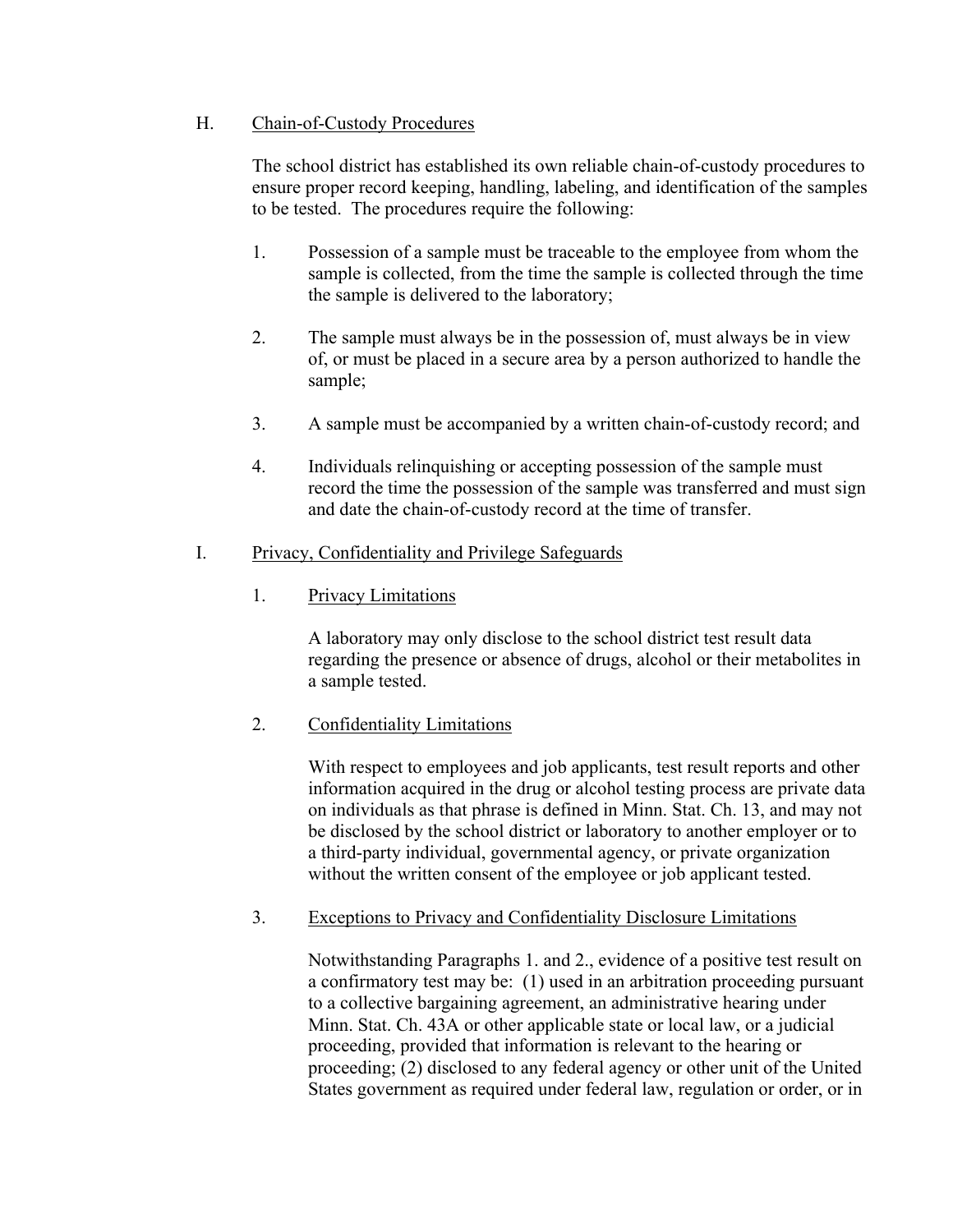accordance with compliance requirements of a federal government contract; and (3) disclosed to a substance abuse treatment facility for the purpose of evaluation or treatment of the employee.

4. Privilege

Positive test results from the school district drug or alcohol testing program may not be used as evidence in a criminal action against the employee or job applicant tested.

#### J. Notice of Testing Policy to Affected Employees

The school district shall provide written notice of this drug and alcohol testing policy to all affected employees upon adoption of the policy, to a previously nonaffected employee upon transfer to an affected position under the policy, and to a job applicant upon hire and before any testing of the applicant if the job offer is made contingent on the applicant's passing drug and alcohol testing. Affected employees and applicants will acknowledge receipt of this written notice in the form of Attachment G to this policy.

## **V. POSTING**

The school district shall post notice in an appropriate and conspicuous location on its premises that it has adopted a drug and alcohol testing policy and that copies of the policy are available for inspection during regular business hours by its employees or job applicants in its personnel office or other suitable locations.

| <b>Legal References:</b>                         | Minn. Stat. Ch. 13 (Minnesota Government Data Practices Act)                                                          |  |
|--------------------------------------------------|-----------------------------------------------------------------------------------------------------------------------|--|
| Minn. Stat. Ch. 43A (State Personnel Management) |                                                                                                                       |  |
|                                                  | Minn. Stat. § 152.22 (Medical Cannabis; Definitions)                                                                  |  |
|                                                  | Minn. Stat. § 152.23 (Medical Cannabis; Limitations)                                                                  |  |
|                                                  | Minn. Stat. § 152.32 (Protections for Registry Program Participation)                                                 |  |
|                                                  | Minn. Stat. $\S$ 181.950-181.957 (Drug and Alcohol Testing in the                                                     |  |
|                                                  | Workplace)                                                                                                            |  |
|                                                  | Minn. Stat. § 221.031 (Motor Carrier Rules)                                                                           |  |
|                                                  | 49 U.S.C. § 31306 (Omnibus Transportation Employee Testing Act of                                                     |  |
|                                                  | 1991)                                                                                                                 |  |
|                                                  | 49 U.S.C. § 521(b) (Civil and Criminal Penalties for Violations)                                                      |  |
|                                                  | 49 C.F.R. Parts 40 and 382 (Department of Transportation Rules                                                        |  |
|                                                  | Implementing Omnibus Transportation Employee Testing Act of 1991)                                                     |  |
| <b>Cross-References:</b>                         | MSBA/MASA Model Policy 403 (Discipline, Suspension, and Dismissal<br>of School District Employees)                    |  |
|                                                  | MSBA/MASA Model Policy 406 (Public and Private Personnel Data)<br>MSBA/MASA Model Policy 417 (Chemical Use and Abuse) |  |